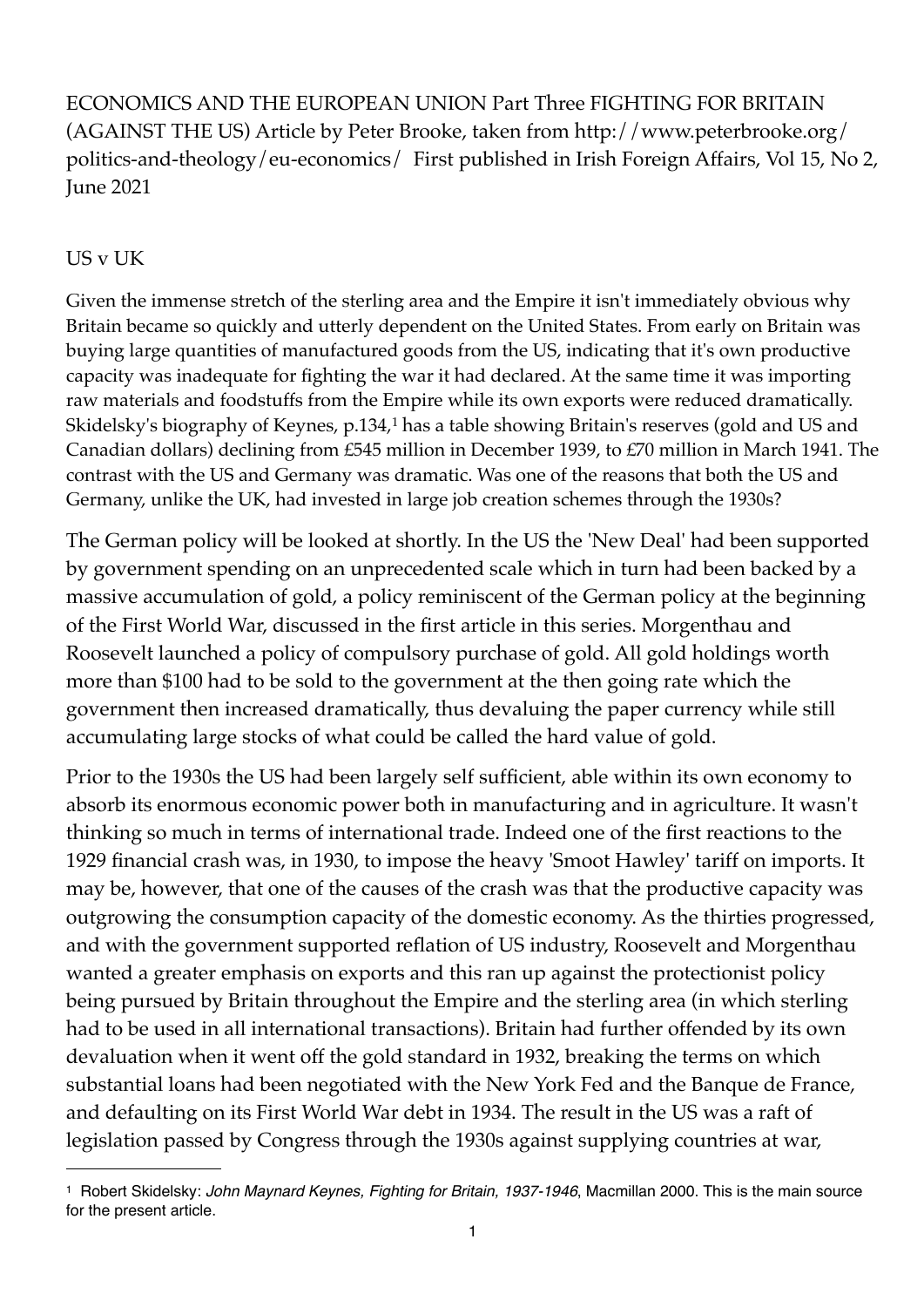legislation Roosevelt had to overcome when the golden opportunity provided by Britain's new state of dependence on the US was presented to him.

In November 1939 the Neutrality Acts were amended by 'cash and carry' legislation devised by the financier Bernard Baruch, a key figure in the organisation of the US economy during and just after the First World War. This was a purely commercial arrangement in which all supplies had to be paid for immediately and carried in British ships. When the British fled from Europe in June 1940 they left behind an enormous amount of military material which had to be replaced. In November 1940 the British ambassador, Lord Lothian, arriving at La Guardia airport, said to the assembled press corps: 'Well boys, Britain's broke. It's your money we want.' According to Skidelsky (p.96) Britain 'needed to order more supplies than ever before, as well as more ships to carry them in because Germany's submarines were sinking so many. And American exporters were insisting on higher advance payments, which reflected "doubts about [Britain's] ability to pay all the bills she was running up" [quote from anther historian - PB]. Britain lost \$668m (£167m) in the third quarter of 1940. At this rate it would be virtually out of gold and dollars by the end of the year.' He quotes Lothian referring to 'the fundamental question ... whether the [US] policy is to ... help Britain within the limits of the Neutrality Act but acquiesce in [its] defeat if these half measures do not suffice, or to adopt the policy in America's own interest that it is going to see Great Britain is not defeated whatever it may cost ...'

If the American's were anxious to see that Great Britain wasn't defeated it wasn't so much out of affection for Britain as hostility to Germany. Skidelsky again (p.99):

*'he* [Morgenthau] *was not so much pro-British as Germanophobe. With America neutral, Britain was the reed that had to be supported,* faute de mieux, *despite the inaptness of imperial Britain as a champion of freedom. Morgenthau also shared the New Deal suspicion of international finance. His aim was to shift financial power from New York and London to Washington. The dollar would become the instrument of a global "New Deal". At the same time, his lack of financial expertise made him dependent on a small group of trusted technicians. Gradually, Feis writes, Morgenthau became "more and more influenced by the viciously assertive staff assembled around him, led by Harry White. They used him, and he used them. . . ,"[2](#page-1-0) He would support Britain in the war against Germany, but not to preserve Britain's world position. The United States, not Britain, would be the leader of the postwar free world, the dollar would replace the pound as the world's leading currency. He would do all he could to help Britain, but as a satellite, not as an ally.*

*'In 1940 he started putting pressure on the British to sell off their big American companies - Shell Oil, Lever Brothers and Brown & Williamson Tobacco. The Secretary, writes his biographer John Morton Blum, "recognised that the loss of* [Britain's overseas] *investments would cripple the British economy after the war, but he maintained that England could not afford to worry about this* 

<span id="page-1-0"></span><sup>2</sup> Reference to Herbert Feis: *1933: Characters in Crisis,* Boston/Toronto, Little, Brown, 1966, p.107.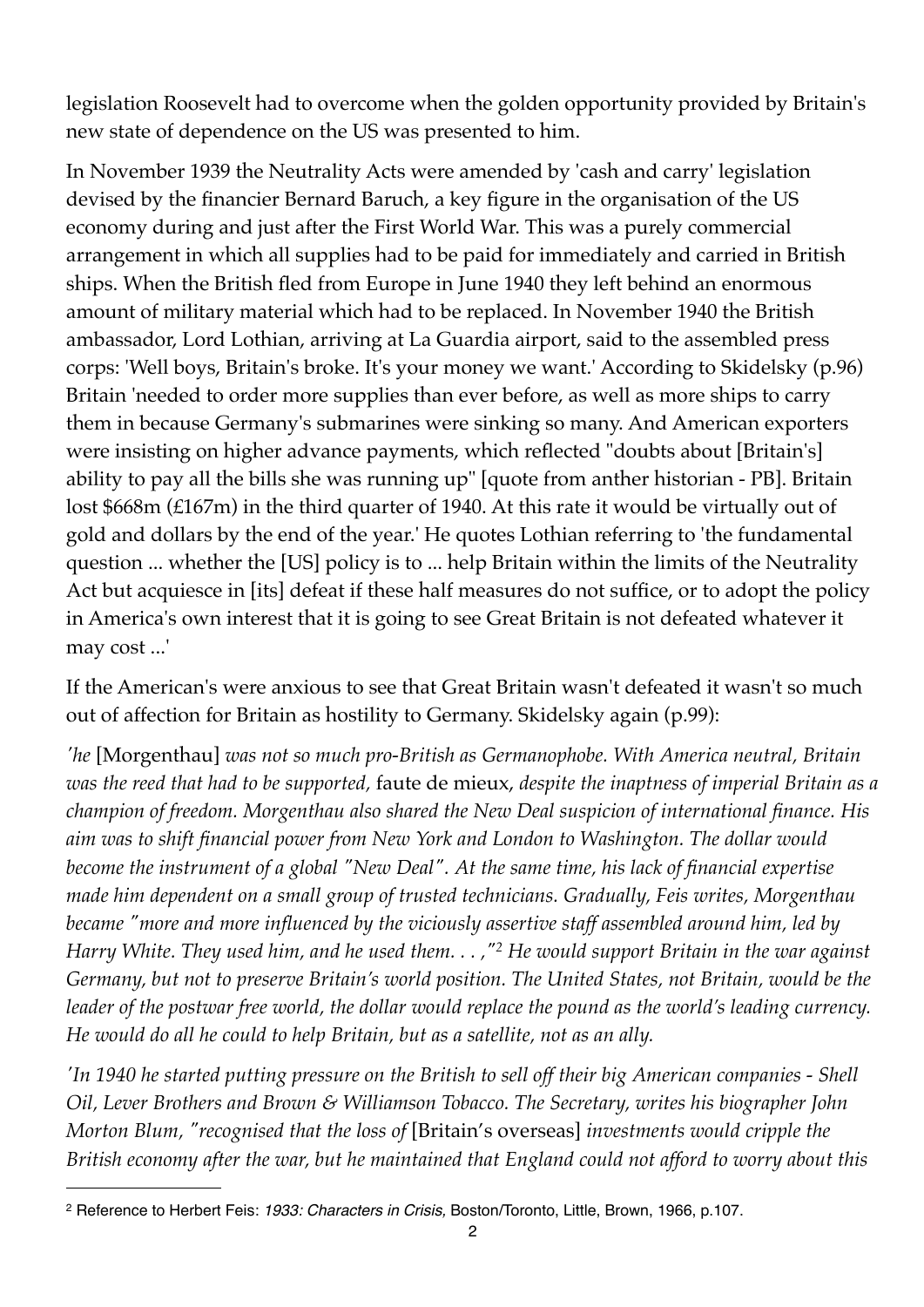*in 1940".[3](#page-2-0) For the first time in its history, Britain found itself a suppliant for means-tested benefits, with Morgenthau running the benefit office. Little wonder he was cast as the villain in Keynes's, and London's, eyes.'*

Keynes (Skidelsky p.103) was to complain in March that Morgenthau 'was aiming to reduce Britain's gold reserves to nil, "treat[ing] us worse that we have ever ourselves thought it proper to treat the humblest and least responsible Balkan country."'

White and Morgenthau were both Jewish - as of course was Bernard Baruch - but regardless of any feelings they might have had as Jews a Fascist Europe would probably be striving for self sufficiency and would not be open to penetration by the newly expansionist US, and there was no reason to believe that Britain making a deal with Germany would bring the protectionist Empire, or even the sterling area, to an end. Hitler would certainly have argued that it was the best way of preserving them and we may easily imagine that that would have been the argument the very pro-British Rudolf Hess brought with him when he made his ill fated attempt at peace negotiations in May 1941 (originally planned in November 1940).[4](#page-2-1)

#### LEND-LEASE

Keynes was charged with conducting most of the British side of the negotiations with the US and the third volume of Skidelsky's biography, subtitled 'Fighting for Britain, 1937-1946' is a long chronicle (500 pages) of successive defeats and, from Keynes's point of view, inadequate compromises. There are three parts to the story - the negotiations over Lend-lease, discussions with White on the post-war institutions that were eventually agreed at Bretton Woods, and negotiations over the loan given to Britain when Lend-Lease was abruptly terminated at the end of the war with Japan.

On the face of it, Lend-lease was an extraordinarily generous arrangement. In a speech in November 1941, Churchill said:

*'Then came the majestic policy of the President and Congress of the United States in passing the Lease-Lend Bill, under which, in two successive enactments, about £3,000,000,000 was dedicated to the cause of world freedom, without - mark this, because it is unique - without the setting up of any account in money. Never again let us hear the taunt that money is the ruling power in the hearts* 

<span id="page-2-0"></span><sup>3</sup> Reference to J.Morton Blum (ed): *From the Morgenthau Diaries*, *Vol ii: Years of urgency, 1938-41*, Boston, Houghton Mifflin, 1965, p.171.

<span id="page-2-1"></span><sup>4</sup> Albert Speer: *Inside the Third Reich*, New York, Avon, 1971, p. 241, has Hess telling him in Spandau that his proposal was: 'We will guarantee England her empire; in return she will give us a free hand in Europe.'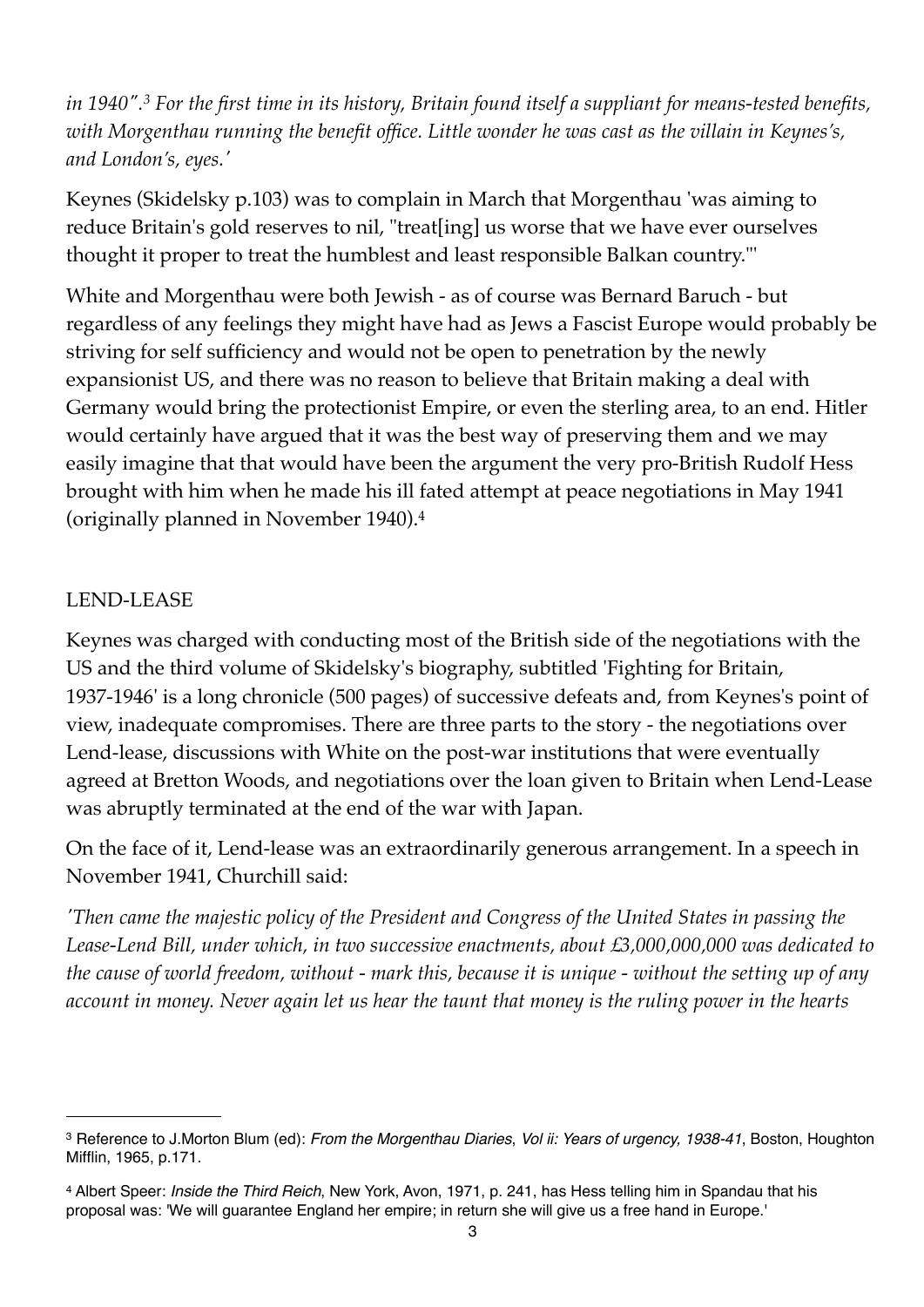*and thoughts of the American democracy. The Lease-Lend Bill must be regarded without question as the most unsordid act in the whole of recorded history.'[5](#page-3-0)*

Roosevelt, selling it to the US public, likened it to lending a neighbour a fire hose to put out a dangerous fire. Though there was of course the understanding that the fire hose was unlikely to be returned and would probably be destroyed by the fire - even probably before it reached the neighbour if the U-boats got at it. Roosevelt's isolationist opponent Robert Taft said that 'lending' arms to a neighbour was a bit like lending chewing gum. You really didn't want it back after it had been used.

Roosevelt announced the policy in December 1940. It passed Congress in March 1941 and came into effect in April, by which time it was unclear if Britain would be able to pay for orders it had already placed. This was a period before the German invasion of the Soviet Union when it must have seemed almost out of the question that Britain could actually win the war. The most that could be hoped for was just that Britain wouldn't actually be forced to make terms. Churchill certainly thought that actual victory was impossible unless the US joined in and it seems improbable that Roosevelt would have disagreed. But in the election fought in November 1940 he had promised - in a manner reminiscent of Woodrow Wilson before him - that he would not 'send American boys into any foreign wars.' The argument for Lend Lease was that Britain had to be kept in the war to keep the US out of it, implying that if Britain gave up, the US would have to intervene. But this did not make much sense since, had Britain come to terms with Germany, the US would have been deprived of the means of conducting a European war - it would have been deprived of what Göring (I think) called the aircraft carrier moored off the coast of Europe. As was pointed out at the time by isolationists the policy only made sense if Roosevelt planned to enter the war. Under Lend Lease goods could be transferred to the UK in American ships and Skidelsky (p.101), pointing out that Roosevelt had been Assistant Secretary of the Navy in 1917, speculates that he may have hoped that Germany attacking American ships would provide a pretext for America joining the war. In the event, the need became less pressing when Hitler went to war with the Soviet Union in June. A Lend Lease arrangement was extended to the Soviet Union in October. Hitler declared war on the US, in tandem with Japan, in December.

#### ARTICLE VII

The Lend Lease legislation passed by Congress authorised aid on 'terms and conditions' specified as 'payment or repayment in kind or property or any other direct or indirect benefit which the President deems satisfactory' (Skidelsky p.126). Responsibility for

<span id="page-3-0"></span><sup>5</sup> By November a Lend-lease arrangement had been made with the USSR so this is included in the £3,000,000,000 'dedicated to the cause of freedom.' The quote is well known but I have taken it from James Lachlan MacLeod: *The Most Unsordid Act in History?* on the American History News network website.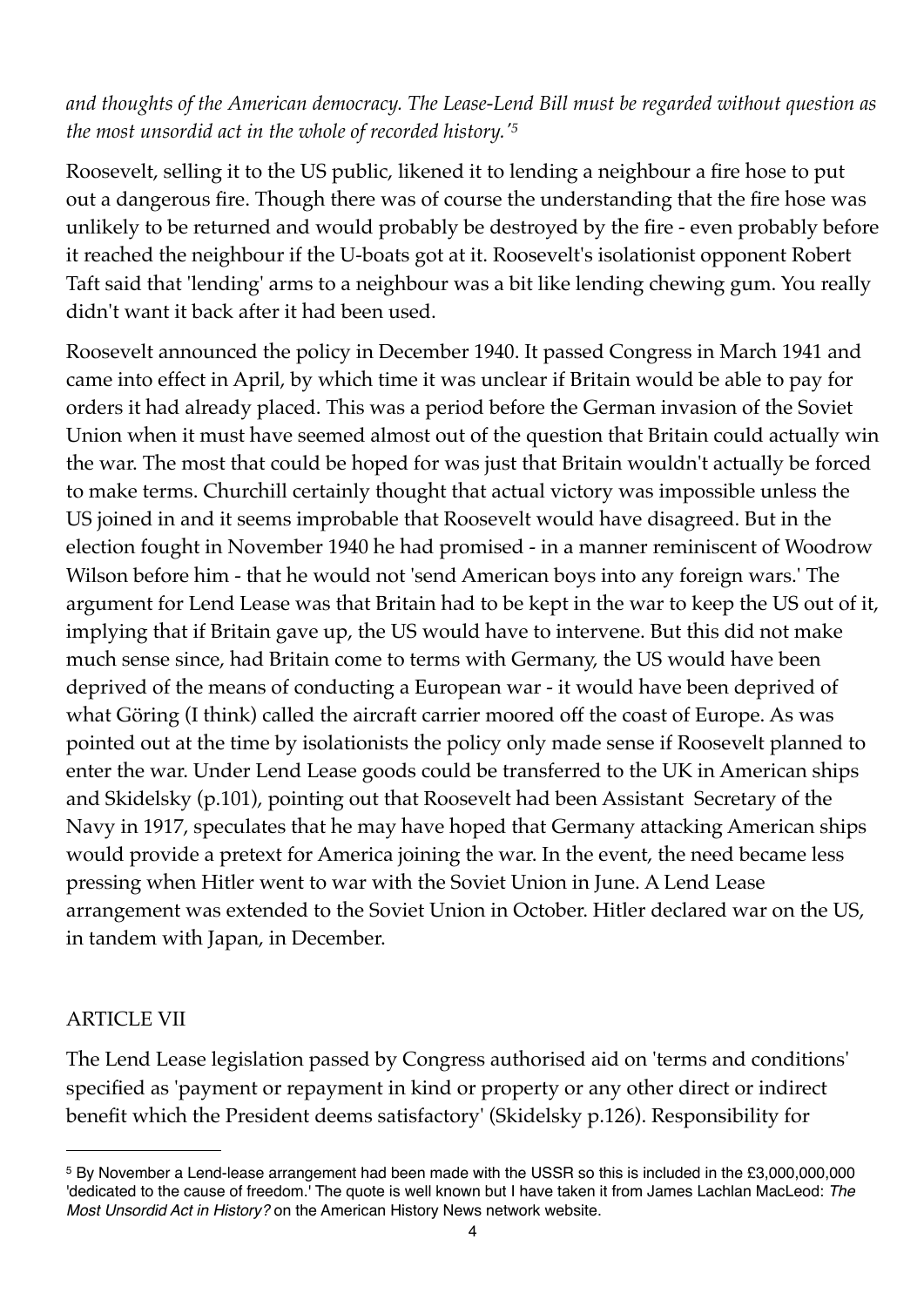determining the terms and conditions was given to the State Department under the Secretary of State, the militant free trader Cordell Hull and his Assistant Secretary Dean Acheson. The result was a draft of seven articles which Keynes saw on 28th July. Article VII read:

*'The terms and conditions upon which the United Kingdom receives defensive aid from the United States of America and the benefits to be received by the United States in return therefor, shall be such as not to burden commerce between the two countries but to promote mutually advantageous economic relations between them and the betterment of world-wide economic relations; they shall provide against discrimination in either the United States of America or the United Kingdom against the importation of any produce originating in the other country; and they shall provide for the formulation of measures for the achievement of these ends.'*

#### Innocent as that may seem, it prompted an angry response from Keynes:

*'It was impossible, he raged, for the British to make such a commitment in good faith. It fastened upon the future an ironclad formula from the nineteenth century. It contemplated the impossible and hopeless task of returning to a gold standard where international trade was controlled by mechanical monetary devices. It banned exchange controls, which were the only way to maintain economies in balance. It allowed all kinds of cunningly devised tariffs which were in fact discriminatory, while prohibiting sound monetary controls. After the war, Britain would have a large surplus of imports over exports and the Article VII formula provided no remedy for this.'*

# Later, in a letter to Acheson apologising for the violence of his reaction, Keynes developed his argument:

*'His reaction, he said, "was the result of my feeling so passionately that our hands must be free to make something new and better of the post-war world; not that I want to discriminate in the old bad sense of that word - on the contrary, quite the opposite. But the word* [discrimination] *calls up ... all the old lumber, most-favoured-nation clause and the rest which ... made such a hash of the old world. We know also that won't work. It is the clutch of the dead ... hand. If it was accepted it would be the cover behind which all the unconstructive and truly reactionary people of both our countries would shelter. ... Meanwhile forgive my vehemence which has deep causes in my hopes for the future.'* (Skidelsky, pp.129-131)

Keynes's old ally from the 1920s effort at full employment, Hubert Henderson, now based in the Treasury, and the Bank of England were similarly hostile to Article VII:

*'Both Hubert Henderson and the Bank of England disliked the idea of making promises for the future, however vague. The view which they represented was that countries, or groups of countries, should aim to balance their post war trade by the wartime mixture of exchange controls and state trading agreements. This would enable them to maintain stable exchange rates with each other. Article VII, with its ban on discriminatory trading arrangements - those which favoured the exports of one country over another - struck at the heart of this philosophy ...*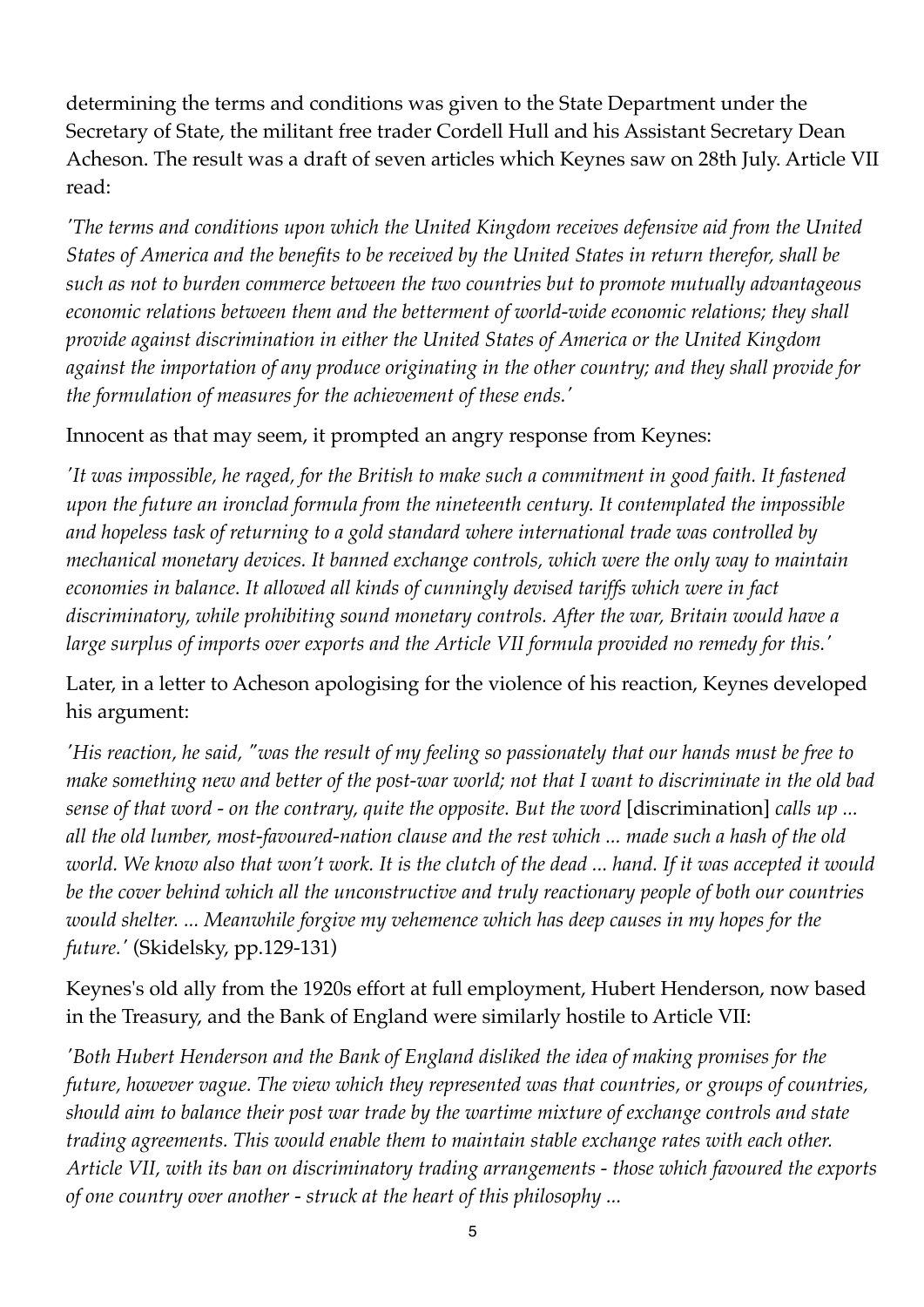*'The Bank of England minuted: "it can surely be foreseen that we and others will refuse to limit our internal monetary policy by reference to any external standard; that we can never again tolerate conditions in which mass movements of capital are free to overwhelm the international exchanges; that we shall maintain exchange and import controls for an indefinite period; that we shall aim at maintaining the concept and structure of a sterling area; and that we shall retain the liberty to use bilateral negotiations as an instrument for promoting international trade."'* (pp.209-10)

But in this case Keynes argued against the idea that the sterling area could be expected to behave as a coherent bloc:

*'The Bank attached great importance to import controls to "balance trade". But it did not make it clear whether import controls were to be applied between members of the sterling area or only between the sterling area and the rest of the world. If the latter, they were an extreme form of discrimination; if the former, the sterling area concept became very thin. The Bank's scheme presupposed a pooling of the sterling area's gold and dollar reserves. Under whose control was that reserve to be? Keynes denied that there was enough "solidarity" within the sterling area for Britain to be entrusted with the pooling. It could only be done by an impartial international body.'* (p.211)

In the event Roosevelt assured Churchill that Article VII wasn't intended as an attack on Imperial Preference and the impact of it was watered down and combined with other, more interesting aims in the 'Mutual Aid (Lend Lease) Agreement' finally signed in February 1942:

*'To that end [the betterment of worldwide economic relations] the [benefits to be provided to the United States of America by the Government of the United Kingdom in return for aid] shall include provision for agreed action ... directed to the expansion ... of production, employment and the exchange and consumption of goods [and] to the elimination of all forms of discriminatory treatment in international commerce and to the reduction of tariffs and other trade barriers ... '* (p.226, fn)

The shift in emphasis away from 'discrimination in either the United States of America or the United Kingdom' to 'discriminatory treatment in international commerce and to the reduction of tariffs and other trade barriers' reflects the shift from the State Department (Hull and Acheson) to the Treasury (Morgenthau and White) and their more ambitious plans for a reorganisation of world trade. Keynes remained the key figure on the British side.

#### HARRY DEXTER WHITE

The contrast between Keynes and White was quite stark. Keynes was the embodiment of privilege, educated at Eton and Cambridge where he was one of the elite group of the 'Apostles', part of the inner circle of the Bloomsbury Group, married to an exotic Russian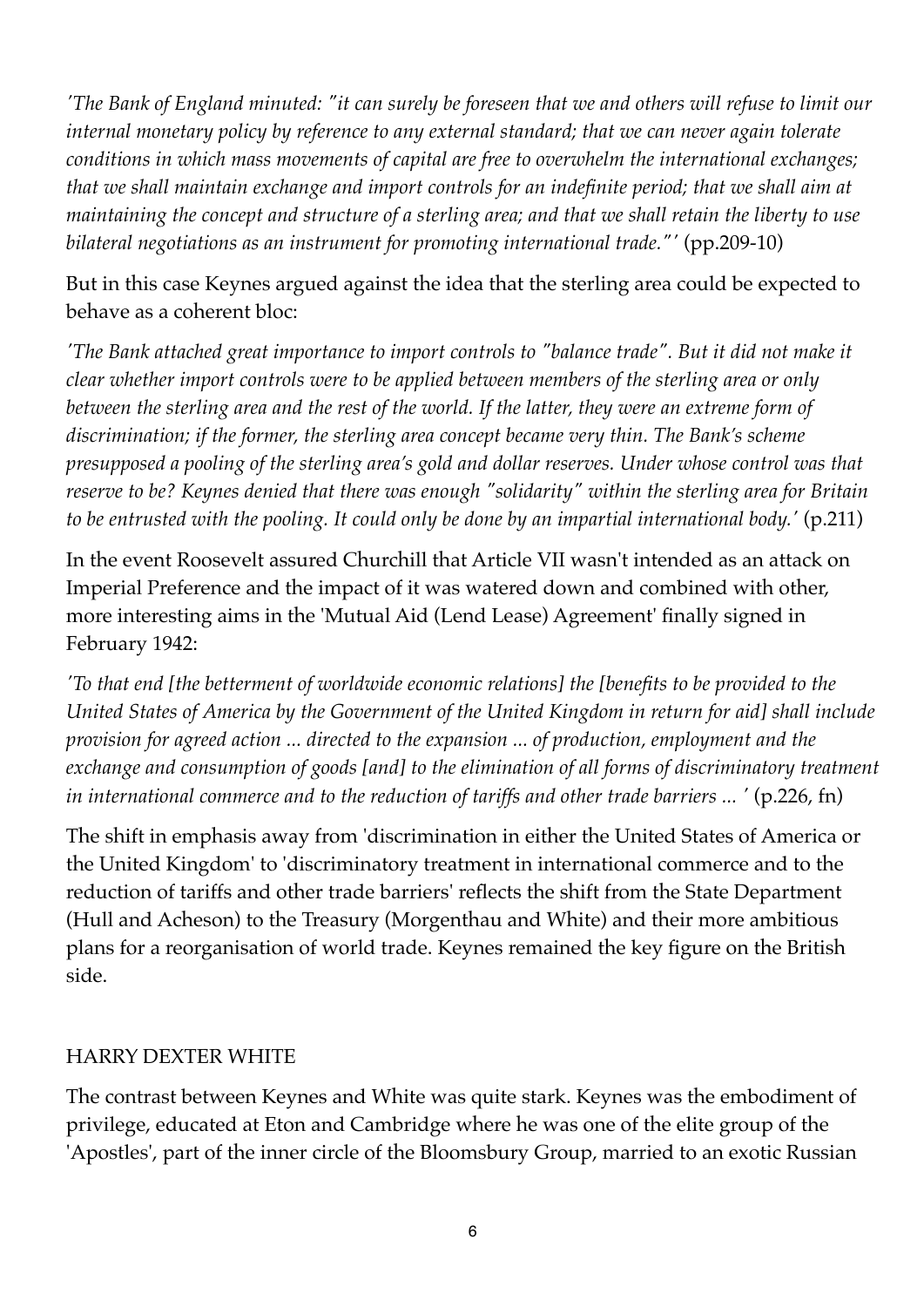ballerina. White was the son of Jewish immigrants from Lithuania.[6](#page-6-0) He worked in his father's hardware store and only started his university career at the age of 29. Keynes was famous throughout the world after publishing numerous controversial articles aimed both at specialists and at the general public. Most of White's important writings prior to 1940 took the form of internal memoranda for the US Treasury.

James Boughton, historian of the International Monetary Fund, has written an account of White's Treasury writings which may give us some idea of why Morgenthau was so keen that he should be charged with the work of devising a post war settlement. In a Memorandum written in August 1935 - 'Why and how exports should be increased' - he argued that:

*'Only two proposals for stimulating exports had any merit: an international agreement to stabilize exchange rates and an expansion of official loans to foreign governments ... A few months later* [in a paper entitled The United Kingdom of Great Britain - PB] *... he noted the importance of creating a dollar zone to compete with the sterling area and weaken the influence of sterling as a constraint on US policy. Currency stability, not the relative size of the foreign exchange market, was to be the cornerstone of his strategy for developing the international role of the dollar: "Though it doesn't matter very much whether New York or London does the most foreign exchange business, it is important to have as many currencies as possible linked to the dollar rather than to sterling, if the rate between dollars and sterling is not fixed. The more currencies tied to the dollar (ie exchange rates fixed to the dollar) the less power will British authorities have to influence American monetary policy. The more international business a country does, the more likely will it be to attract other currencies in its orbit of influence, and the more currencies it attracts the greater will be its international business."*' [7](#page-6-1)

However he didn't believe that the dollar by itself was sufficient to exercise this attractive power. In 1940 he began work on an ambitious project, in the event uncompleted, under the title 'The Future of Gold':

*'"The Future of Gold" argued that the only way any country could induce investors to hold liquid claims on it for extended periods was to create complete confidence that its currency would not be devalued in the foreseeable future. Since no major country would be willing to surrender its sovereignty over the valuation of its currency, the ability to create such confidence was limited. Investors therefore had and would continue to have a preference for gold over currencies or other liquid assets ... "Many decades at least will have to pass before many countries will elect to keep their reserves in the form of some foreign paper currency never redeemable in gold rather than in the* 

<span id="page-6-0"></span><sup>6</sup> Skidelsky (p.240) says that they had fled 'the Tsarist pogroms' in Lithuania in 1885. So far as I know there weren't any pogroms, let alone 'Tsarist' pogroms, in Lithuania in the 1880s. The pogroms of 1881-2 took place at the far end of the Pale of Jewish settlement in Novorussia, South East of present day Ukraine.

<span id="page-6-1"></span><sup>7</sup> James M.Boughton: *Why White, not Keynes? Inventing the postwar International Monetary System*, International Monetary Fund, IMF Working Paper, March 2002, pp.7-8.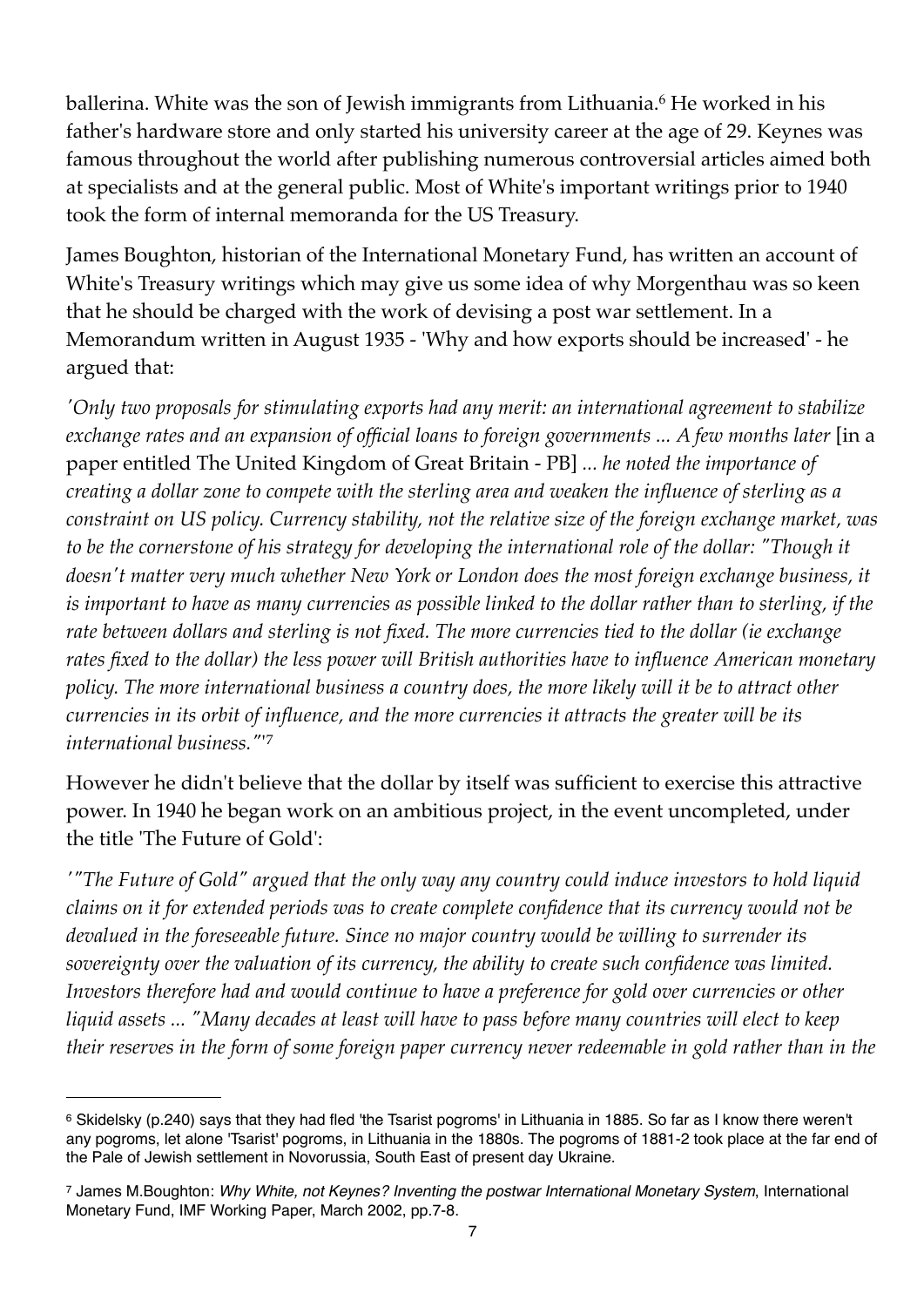*form of gold or currency redeemable in gold." Moreover, he rejected on time-inconsistency grounds the idea that countries could credibly effect a co-operative agreement to fix exchange rates without an anchor to gold. Confronted with the possibility of devaluing (or imposing exchange restrictions) as the "lesser evil" rather than contracting the economy, "the sovereign power will usually elect to pursue the lesser evil."'* (p.8)

The problem as seen from White's point of view was to ensure that the post-war world would be a safe place for American exports. To this end it was necessary to ensure that the world - much of it wrecked by the war - should be able to pay for American exports; and secondly that it could be relied on to pay in a currency that could be trusted, meaning, essentially, a currency tied to gold.

The problem from Keynes's point of view was different. Since the 1920s he had been concerned with unemployment, and his solution - the idea that is regarded as typically 'Keynesian' - was to ensure that there was sufficient demand in the economy to absorb a level of production that would keep people in employment. But this implied a closed economy. If the money put in peoples pockets was spent on imports, it would not contribute to maintaining employment in the domestic economy.

# KEYNES ON 'NATIONAL SELF-SUFFICIENCY'

In 1933, in the context of Britain going off the gold standard and De Valera coming to power in Ireland on a protectionist platform, Keynes gave a lecture in Dublin on 'National Self Sufficiency', an important social event attended by the leading members of both the main political parties. According to Skidelsky's account, as they gathered for this address by the most famous British economist, the Treatyites were looking self confident while the anti-Treatyites looked uncomfortable, but as the talk progressed the 'smiles faded from one side and appeared on the other.'*[8](#page-7-0)*

Keynes began by evoking his own formation as a free trader but quickly went on to say:

*'It is a long business to shuffle out of the mental habits of the pre-war nineteenth century world. It is astonishing what a bundle of obsolete habiliments one's mind drags round even after the centre of consciousness has been shifted.'*

Among those 'obsolete habiliments' was the idea of international free trade as a means of solving the problem of poverty, serving 'the great cause of liberty, of freedom for personal initiative and individual gift' as well as 'international concord and economic justice between nations, and the diffusion of "the benefits of progress."'

<span id="page-7-0"></span><sup>8</sup> Skidelsky: Keynes, vol ii, p.479, quoting James Meehan: *George O'Brien, a biographical* memoir*,* Gill and Macmillan, 1980*.* The talk was the first Finlay Lecture delivered at University College, Dublin, on April 19, 1933, published as John Maynard Keynes: 'National Self sufficiency', *The Yale Review*, Vol. 22, no. 4 (June 1933), pp. 755-769. It is (March 2021) accessible on the internet at http://jmaynardkeynes.ucc.ie/national-self-sufficiency.html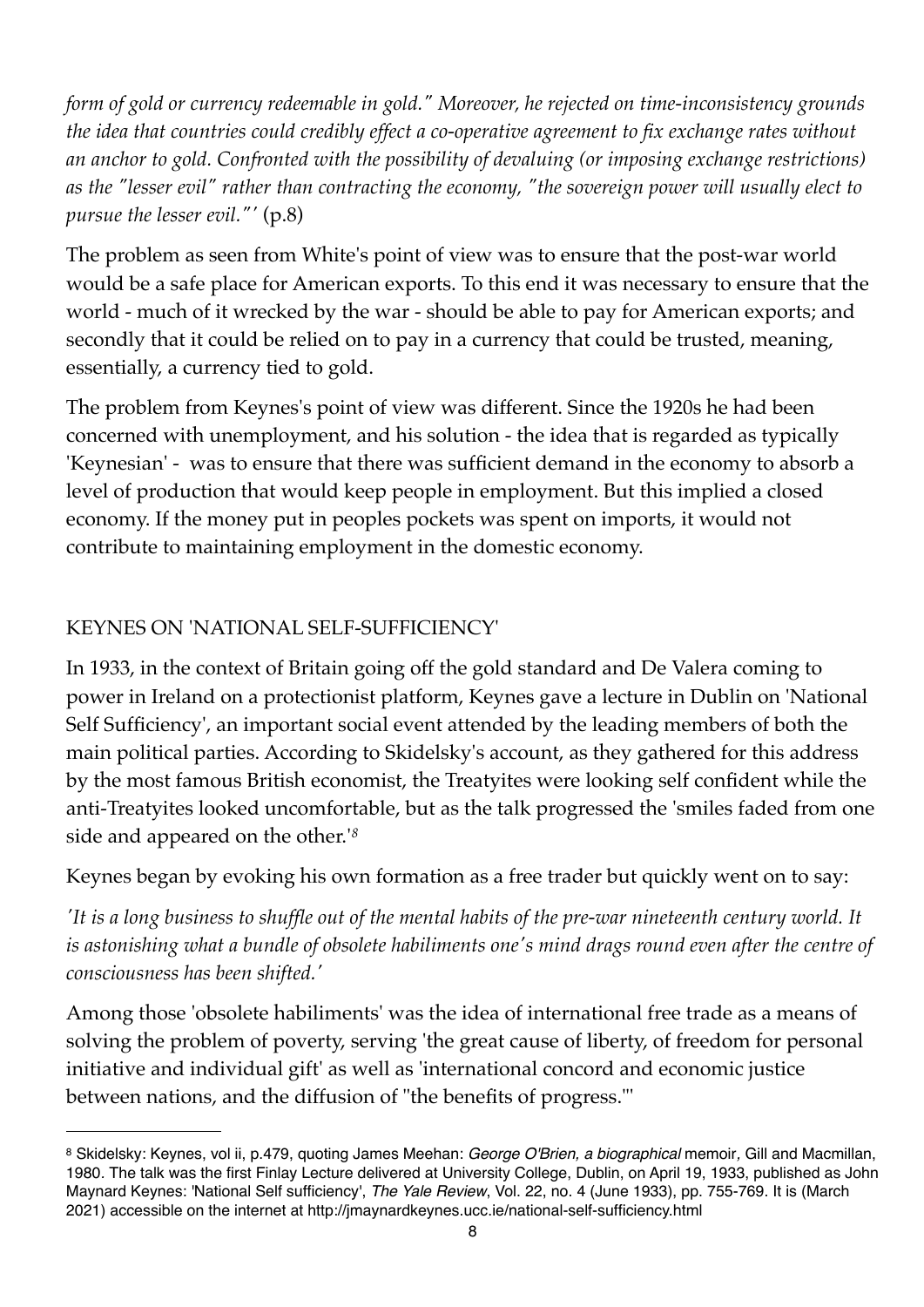But the results, he went on to say, had been disappointing so that:

*'it does not to-day seem obvious that a great concentration of national effort on the capture of foreign trade, that the penetration of a country's economic structure by the resources and the influence of foreign capitalists, that a close dependence of our own economic life on the fluctuating economic policies of foreign countries are safeguards and assurances of international peace. It is easier, in the light of experience and foresight, to argue quite the contrary.*

*'The protection of a country's existing foreign interests, the capture of new markets, the progress of economic imperialism - these are a scarcely avoidable part of a scheme of things which aims at the maximum of international specialisation and at the maximum geographical diffusion of capital wherever its seat of ownership. Advisable domestic policies might often be easier to compass, if the phenomenon known as "the flight of capital" could be ruled out. The divorce between ownership and the real responsibility of management is serious within a country, when, as a result of joint stock enterprise, ownership is broken up between innumerable individuals who buy their interest to-day and sell it to-morrow and lack altogether both knowledge and responsibility towards what they momentarily own. But when the same principle is applied internationally, it is, in times of stress, intolerable. I am irresponsible towards what I own and those who operate what I own are irresponsible towards me.'*

With the general diffusion of specialist knowledge and skills a much greater degree of self sufficiency was now possible:

*'over an increasingly wide range of industrial products, and perhaps of agricultural products also, I become doubtful whether the economic loss of national self-sufficiency is great enough to outweigh the other advantages of gradually bringing the producer and the consumer within the ambit of the same national, economic and financial organisation. Experience accumulates to prove that most modern mass-production processes can be performed in most countries and climates with almost equal efficiency.*

*'Moreover, with greater wealth, both primary and manufactured products play a smaller relative part in the national economy compared with houses, personal services and local amenities which are not equally available for international exchange; with the result that a moderate increase in the real cost of the former consequent on greater national self-sufficiency may cease to be of serious consequence when weighed in the balance against advantages of a different kind. National selfsufficiency, in short, though it costs something, may be becoming a luxury which we can afford, if we happen to want it.'*

He goes on to argue why we should want it:

*'The nineteenth-century free-trader's economic internationalism assumed that the whole world was, or would be, organised on a basis of private competitive capitalism and of the freedom of private contract inviolably protected by the sanctions of law in various phases, of course, of complexity and*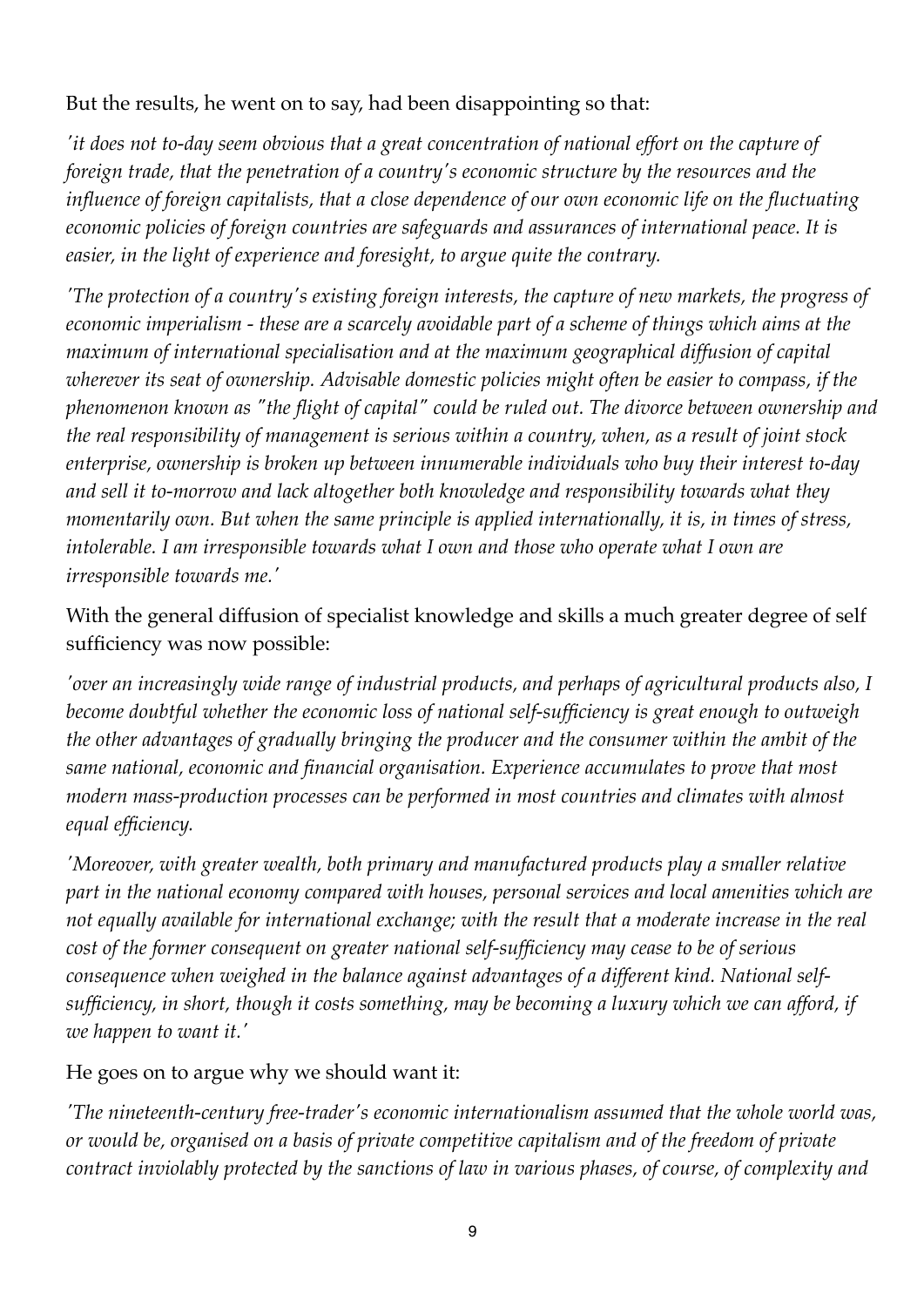*development, but conforming to a uniform type which it would be the general object to perfect and certainly not to destroy.'*

### 'Rule-based international order', anyone? But:

*'I have become convinced that the retention of the structure of private enterprise is incompatible with that degree of material well-being to which our technical advancement entitles us, unless the rate of interest falls to a much lower figure than is likely to come about by natural forces operating on the old lines. Indeed the transformation of society, which I preferably envisage, may require a reduction in the rate of interest towards vanishing point within the next thirty years. But under a system by which the rate of interest finds a uniform level, after allowing for risk and the like, throughout the world under the operation of normal financial forces, this is most unlikely to occur. Thus for a complexity of reasons, which I cannot elaborate in this place, economic internationalism embracing the free movement of capital and of loanable funds as well as of traded goods may condemn my own country for a generation to come to a much lower degree of material prosperity than could be attained under a different system.'*

He goes on to condemn the reliance on commercial profit as the criterion of successful policy:

*'The whole conduct of life was made into a sort of parody of an accountant's night-mare. Instead of using their vastly increased material and technical resources to build a wonder-city, they built slums; and they thought it right and advisable to build slums because slums, on the test of private enterprise, "paid," whereas the wonder-city would, they thought, have been an act of foolish extravagance, which would, in the imbecile idiom of the financial fashion, have "mortgaged the future"; though how the construction to-day of great and glorious works can impoverish the future, no man can see unless his mind is beset by false analogies from an irrelevant accountancy ...*

*'If I had responsibility for the Government of Ireland to-day, I should most deliberately set out to make Dublin, within its appropriate limits of scale, a splendid city fully endowed with all the appurtenances of art and civilisation on the highest standards of which its citizens were individually capable, convinced that what I could create, I could afford and believing that money thus spent would not only be better than any dole, but would make unnecessary any dole. For with what we have spent on the dole in England since the war we could have made our cities the greatest works of man in the world. Or again we have until recently conceived it a moral duty to ruin the tillers of the soil and destroy the age-long human traditions attendant on husbandry, if we could get a loaf of bread thereby a tenth of a penny cheaper.'*

#### He concludes:

*'once we allow ourselves to be disobedient to the test of an accountant's profit, we have begun to change our civilisation. And we need to do so very warily, cautiously and self-consciously. For there is a wide field of human activity where we shall be wise to retain the usual pecuniary tests. It is the State, rather than the individual, which needs to change its criterion. It is the conception of the*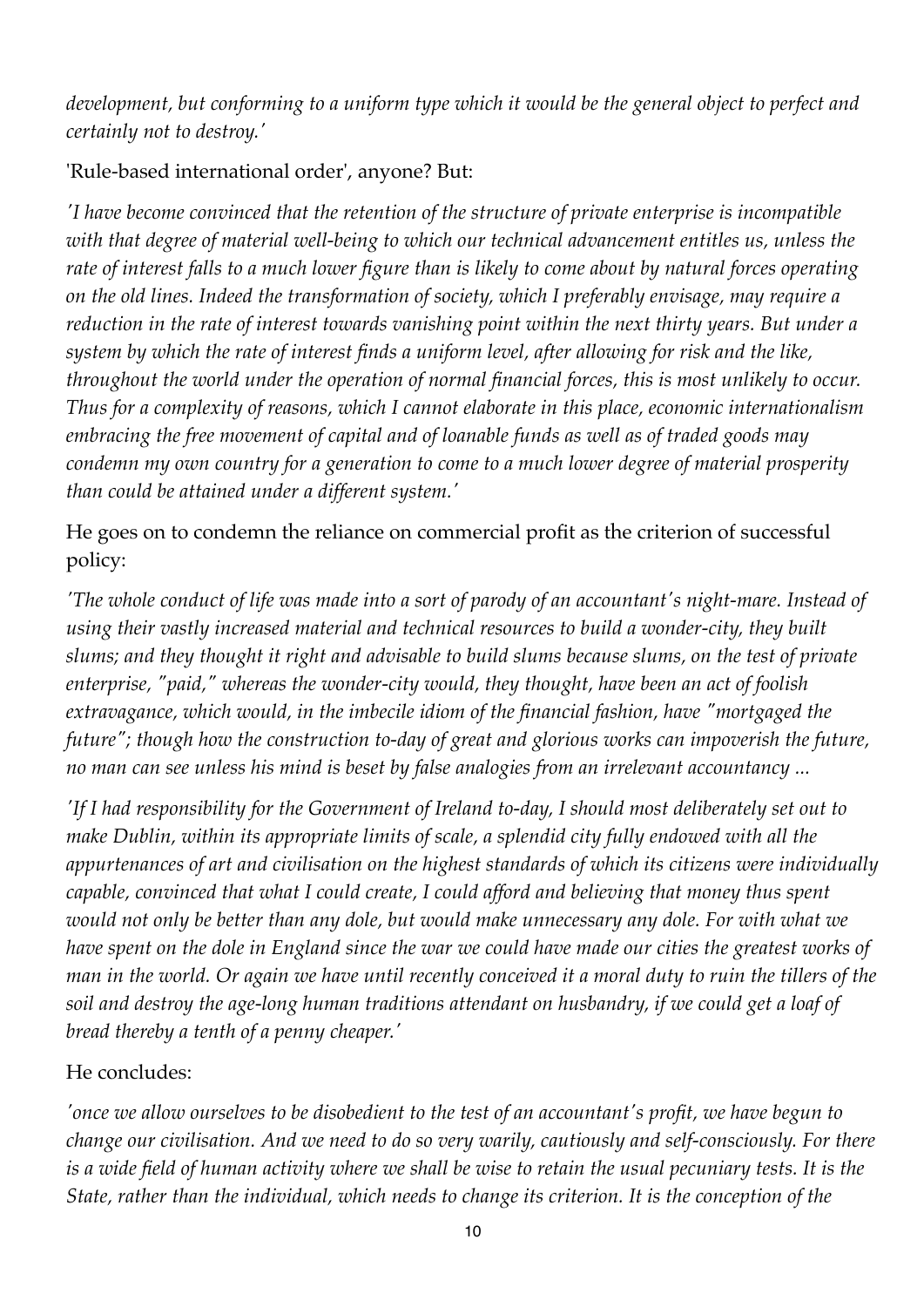*Minister of Finance as the Chairman of a sort of joint-stock company[9](#page-10-0) which has to be discarded. Now if the functions and purposes of the State are to be thus enlarged, the decision as to what, broadly speaking, shall be produced within the nation and what shall be exchanged with abroad, must stand high amongst the objects of policy.'*

Actually, that isn't quite how he concludes. He concludes with some warnings against a too extreme and uncompromising economic nationalism, with Russia as the prime example. He sees dangerous tendencies in 'the blond beasts of Germany' but thinks it is still too early to judge.

#### 'MERCANTILISM' AND FREE TRADE

I don't know if Keynes ever spoke so bluntly to a British audience in favour of the greatest possible degree of economic self sufficiency but the central argument of the 'General Theory', published only three years later, has little to say on international trade or the balance of payments, a criticism made at the time by Hubert Henderson. The book however does end with chapters on the 'Trade Cycle' and on 'Mercantilism, the Usury Laws, Stamped Money and Under-consumption'. These are presented as 'notes' rather than fully worked out ideas but the notes on mercantilism in particular are relevant to the ideas Keynes developed for the organisation of post-war trade.

They are a defence of the mercantilist view that the balance of payments was a problem that required to be regulated by government action against the classical *laissez faire* view that, given the gold standard, balance of payments problems would sort themselves out of their own accord. According to this view, a country that exported 'too much' would receive an influx of gold from the importing country which would have the effect of pushing prices up. The loss of gold from the importing country would have the effect of pushing prices down. Thus the importing country with its lower prices would gain an advantage over the exporting country with its higher prices and the balance of trade would flow in the other direction. Keynes comments in relation to this apparently absurd proposition: 'The extraordinary achievement of the classical theory was to overcome the beliefs of the "natural man" and, at the same time, to be wrong ... One recurs to the analogy between the sway of the classical school of economic theory and that of certain religions. For it is a far greater exercise of the potency of an idea to exorcise the obvious than to introduce into men's common notions the recondite and the remote.' Keynes's wartime proposal for an International Clearing union was, precisely, aimed at curtailing free trade in order to prevent the emergence of balance of payments problems.

<span id="page-10-0"></span><sup>&</sup>lt;sup>9</sup> Or, in the modern form of this absurdity, Angela Merkel's Swabian housewife - the comparison of the state budget to the household budget.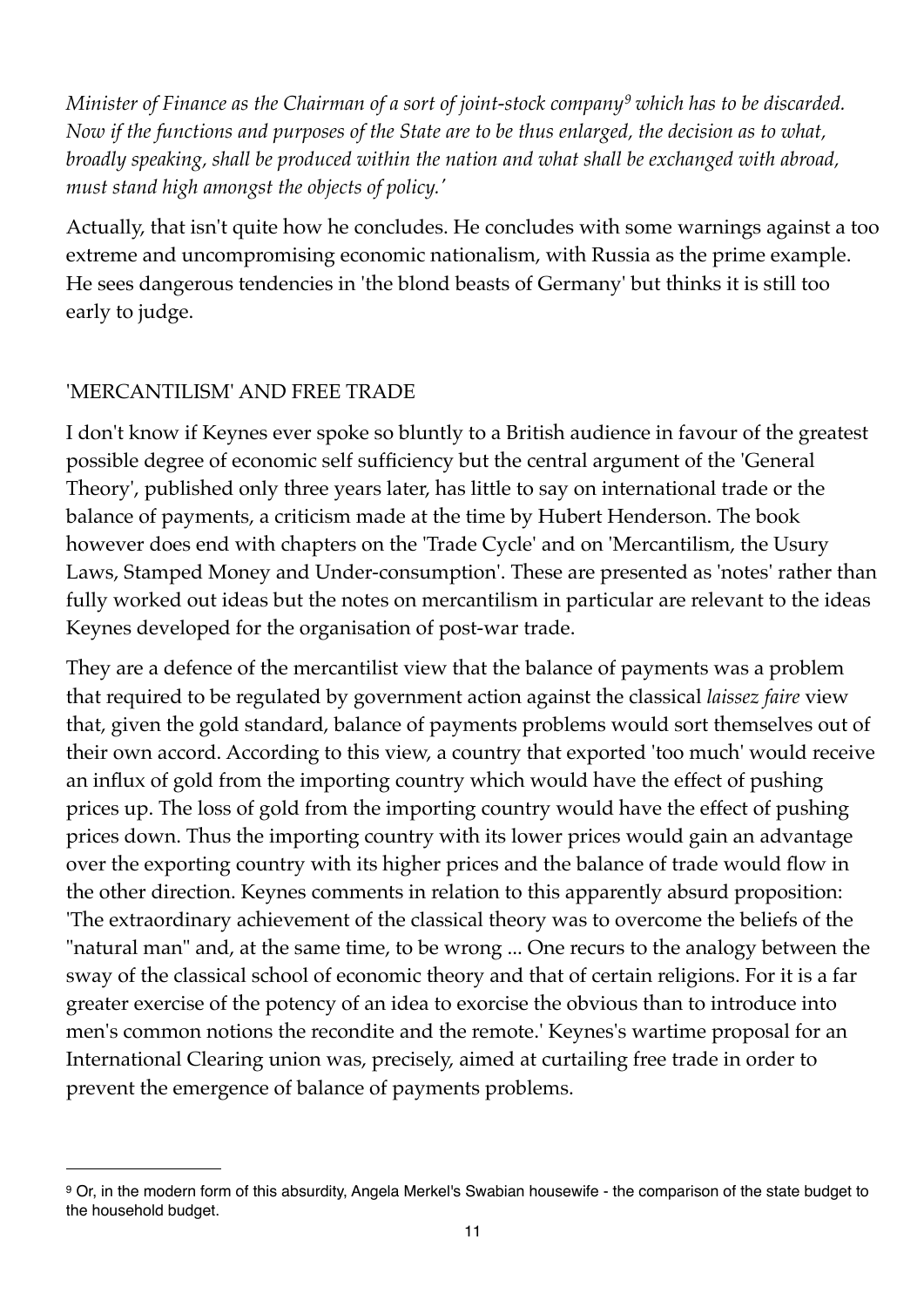Skidelsky insists that Keynes was an 'internationalist' but I think we can already see quite clearly the difference between Keynes and White. White saw international trade as an ideal to be worked for and developed to the highest possible degree. Keynes saw it as a problem that had to be addressed and dealt with. He complained that:

*'in an economy subject to money contracts and customs more or less fixed over an appreciable period of time, where the quantity of the domestic circulation and the domestic rate of interest are primarily determined by the balance of payments, as they were in Great Britain before the war, there is no orthodox means open to the authorities for countering unemployment at home except by struggling for an export surplus and an import of the monetary metal at the expense of their neighbours.[10](#page-11-0) Never in history was there a method devised of such efficacy for setting each country's advantage at variance with its neighbours' as the international gold (or, formerly, silver) standard. For it made domestic prosperity directly dependent on a competitive pursuit of markets and a competitive appetite for the precious metals. When by happy accident the new supplies of gold and silver were comparatively abundant, the struggle might be somewhat abated. But with the growth of wealth and the diminishing marginal propensity to consume, it has tended to become increasingly internecine.'* [11](#page-11-1)

#### SCHACHT'S 'NEW PLAN'

He was doubtless aware that he hadn't dealt with the problem adequately in the General Theory. He believed, though, that he could see the outlines of a solution in the system that was being put in place in Germany by Hjalmar Schacht.

I gave a short account of Schacht's 'new plan' in the first essay in this series, quoting from the testimony of his assistant in the Reichsbank, Otto Puhl.[12](#page-11-2) Although the details are complicated, the essential principle was a series of bilateral trade agreements aimed at ensuring that the imports of one party would always be balanced by exports to the other, and vice versa. Skidelsky (pp.228-9) describes the scheme as follows:

*'Under Schacht's New Plan of September 1934, bilateral clearing agreements were made with twenty-five countries in Europe and Latin America, designed to balance trade with Germany and each partner at fixed exchange rates, The partner was only allowed to sell as much to Germany as it bought from Germany, The aim of the system was to conduct foreign trade without foreign exchange. It was in effect a pure barter system between pairs of countries. By 1938, some 50 per cent of Germany's trade was conducted through bilateral clearings; only 20 per cent was settled through the 'free' foreign exchange market.*

<span id="page-11-0"></span><sup>10</sup> The policy pursued so successfully by Roosevelt and Morgenthau.

<span id="page-11-1"></span><sup>11</sup> J.M.Keynes: *The General theory of employment interest and money*, London, Macmillan, 1936, pp.348-9.

<span id="page-11-2"></span><sup>12</sup> Peter Brooke: 'Economics and the European Union, Part One: Germany before 1945', Irish Foreign Affairs, Vol 13, No 4, December 2020. Also accessible at http://www.peterbrooke.org/politics-and-theology/eu-economics/part-one/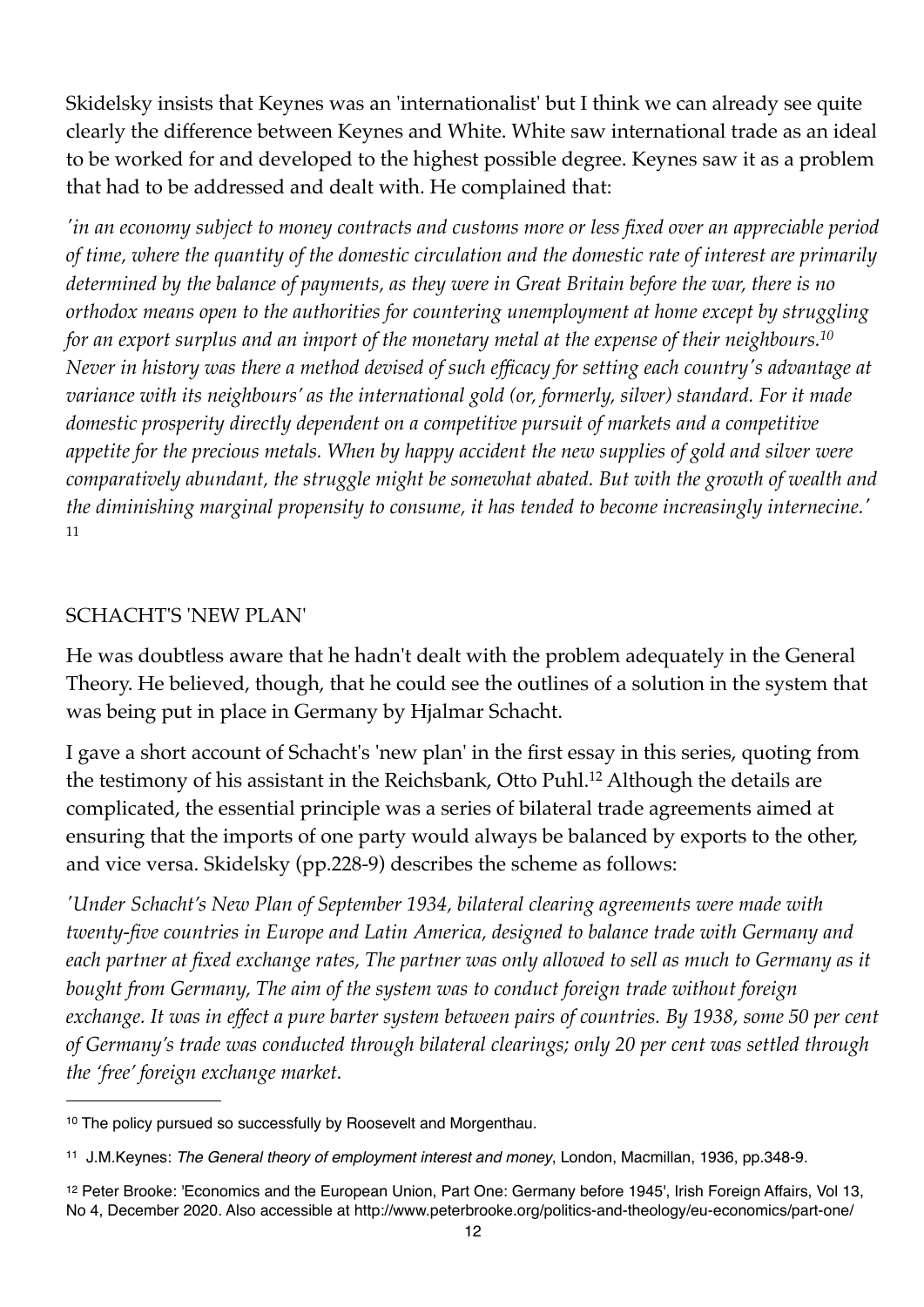*'Under a bilateral clearing agreement, a German importer from, say, Hungary, instead of paying reichsmarks to the Hungarian exporter for exchange into pengos, would pay the reichmarks into the Hungarian Central Bank's clearing account with the Reichsbank. German exporters to Hungary were paid reichsmarks from this account. The opposite process took place in Budapest. No actual exchange of national currencies took place. Credits which accumulated in the clearing of country A for its exports to country B could be used only to purchase imports from country B. The individual exporters in either country received payment in their own national currency from their central bank to the extent that importers made corresponding in-payments.'* 

Under this system both the 'creditor' (the exporting nation) and the 'debtor' (the importing nation) were subject to a discipline that prevented the exporting country from overwhelming the importing country and thereby disrupting the efforts of the state to structure the economy for its own ends - in the German case rearmament and full employment. We may note in passing that under Schacht's system it would have been impossible for Germany to do to Greece what it was able to do under the system devised by Jacques Delors.

According to an account published early in 1939:

*'It is a system whose primary aim is to prevent the flight of capital, and thus to render impossible any resistance by capitalists. This is a rather important conclusion because, as we know, in France an attempt to rearm on anything like the Nazi scale, whilst maintaining free exchanges, has hitherto been doomed to failure by the fact that as soon as the State expanded its expenditure the private entrepreneur used the deficit to disinvest his capital and thereby nullified the effect the State expansion. Owing to the curtailment of private expenditure, employment did not increase to the maximum possible. Under the Nazi system, no such sabotage is possible.* 

*'Secondly, this system of foreign exchange control enables the Government to equate German exports and imports irrespective of the state of trade abroad and the size of the national income at home. If the demand for German products at a certain price should fall, that does not mean that Germany's national income has to fall until the demand for foreign goods is automatically curtailed sufficiently through a fall of income and employment, to equate exports and imports. Equilibrium is achieved by stiffening priorities on imports or by paying increased subsidies on exports. Thus, irrespective of the state of trade abroad, full employment can be maintained at home. The burden of the worsening of the terms of trade is not borne through fluctuation of employment, but directly. The fall of export prices below internal production costs does not prevent exports - nor does it involve losses for the individual exporter.* 

*'This is a very important point. We have been hearing a good deal lately about unfair competition by Nazi Germany through granting of subsidies. We were also told that if these subsidies were increased the German standard of life would continuously decrease and there would a "breakdown" of the system. A worsening of the terms of trade through a fall of foreign demand for German commodities is obviously unfavourable for the Germans. It is very questionable, however, whether*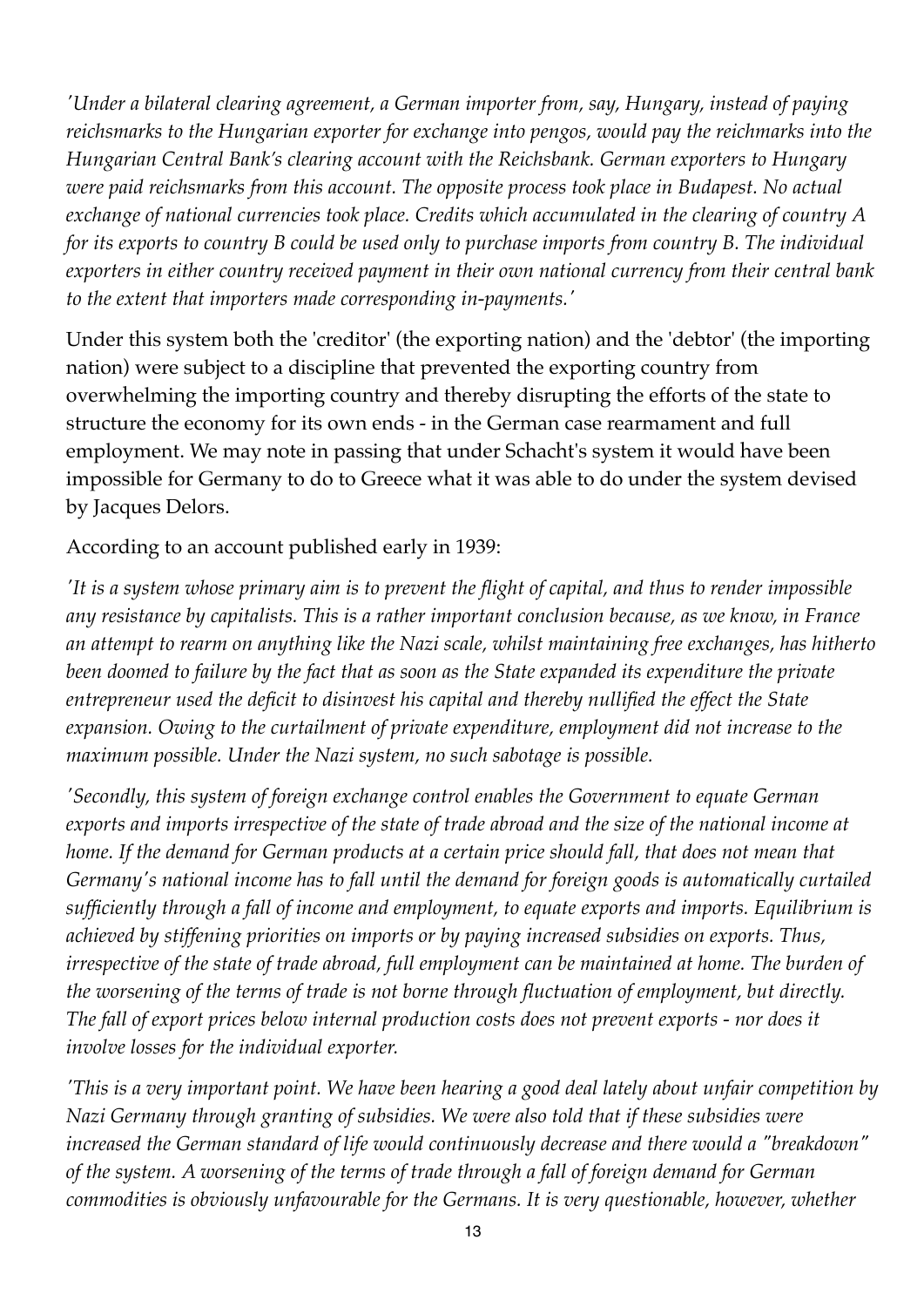*they lose more by pushing their exports at the cheaper price and shifting the burden on to consumers (they could, but have not, shifted it on to "rearmament"; hitherto private consumption provided the "cushion") or whether they would lose more by adopting the individualist system, permitting the national income to shrink until an equilibrium is reached between imports and the new level of exports.'* (pp.239-40[\)13](#page-13-0)

Thomas Balogh, who wrote this account, is described by Skidelsky (p.201) as a protégé of Hubert Henderson whom Keynes later (as he himself got more drawn into the American scheme) characterised as a 'Schachtian'. While Skidelsky calls Henderson a 'national capitalist', he calls Balogh a 'national socialist'. Balogh was to be influential in Britain in the post-war period. He continues his account of the German economy immediately before the war, perhaps indicating at least one of the reasons why Britain might have begun considering the possibility of war with Germany:

*'There is, moreover, a further and even more dangerous aspect of German planned economy in foreign trade. The fixing of internal prices enables the Nazi entrepreneurs to give long-term contracts to producers in foreign countries at fixed mark prices. Hence they eliminate any risk of price fluctuations to the producers of those commodities. Germany mainly imports foodstuffs and raw materials. But as the price of foodstuffs and raw materials is very variable the fact that Germany can make long-term contracts at fixed prices is a very important inducement for the producers in those countries to conclude trade agreements with Germany. If, however, they conclude these agreements they must adapt their production to the German market. Hence they will be less able to sell elsewhere, and naturally that will in time establish a buying monopoly in favour of the Nazis. As soon as this monopolistic power is strong enough, Germany will be able to impose on these people her own terms, and they will then not be able to fight since alternative outlets for their products on favourable terms will not be available. Hence these satellite States will have to bear part of the burden of German rearmament. In this way we have a double threat, so far as the foreign trade relations of Germany and the world are concerned, against our commerce. The first threat is the possibility of Germany, by maintaining full employment, offering goods at cheaper prices than any individualistic producer is able to do, the second is that by using the planned method of economy she can obtain a favoured position.'* (p.240)

It is often said (including by Keynes himself) that Schacht's bilateral agreements were designed to give Germany an unfair advantage with her trading partners, but according to Skidelsky (p.229):

*'In fact, Germany often bought above, and sold below, the world market price: the terms of trade moved against Germany in the 1930s, and it failed to alter them in its favour till 1942, during the war itself. Germany was interested, not in exploiting its monopoly position, but in buying as much, and selling as little, of the materials it needed for rearmament. The bilateral clearing system,* 

<span id="page-13-0"></span><sup>13</sup> Thomas Balogh: 'The economic background in Germany', *International Affairs (Royal Institute of International Affairs, 1931-39),* Vol.18, No.2 (March-April 1939), pp.227-48. I have added the division in paragraphs.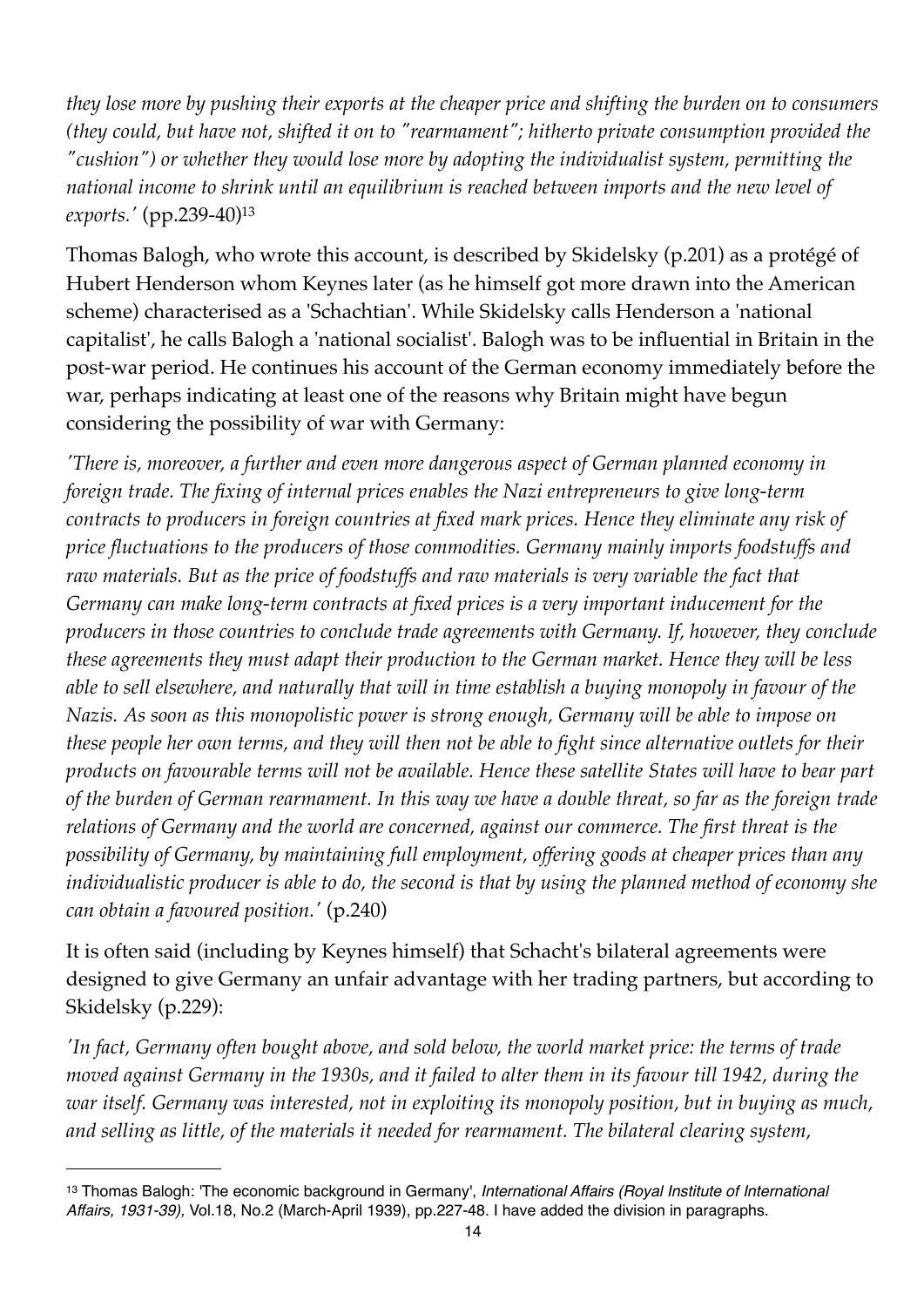*operated at an overvalued exchange rate, enabled it not to buy cheap and sell dear, but to buy more for less.'*

Skidelsky gives as his authority an American economic historian, Larry Neal. Neal reviews an existing controversy on the question and concludes:

*'If the German goal in negotiations of clearing agreements with smaller countries was to attain economic advantages, there were basically only two ways to attain it: either the exercise of monopsony power, which forced the small trading partner to accept lower than competitive prices on its products imported by Germany, or the use of monopoly power, which forced the small country to pay higher than competitive prices on the German exports it purchased.[14](#page-14-0) The first technique appears to be what one textbook suggests was used when it states, "as Germany soon discovered, a lack of balance in its trade with other exchange control countries provided a means whereby it could take advantage of its buyer's position to exploit countries largely dependent on Germany for their support market." The difficulty with this suggestion is that the prices offered by Germany to its trading partners for its imported commodities were consistently above both the world price and the internal price within the partner country. Thus, the foreign foodstuffs it purchased from southeastern European countries were acquired at prices from 20 to 40 per cent above the world market price. Basch cites the case of Germany paying prices for Romania's soybeans that were several times those charged overseas. Further, Germany on average paid more for the same commodity when it was imported from a clearing-agreement country than when it was imported from a non-clearing country.'[15](#page-14-1)* (p.394).

He discusses the possibility raised by Balogh that this was a policy of 'entrapment', that 'Greater future gains were purchased at the expense of present gains' or that 'Germany's unprofitable pricing policies were designed for political purposes' but concludes: 'In either case it appears from the evidence that Germany made a considerable investment over a number of years (at least five) to achieve a monopoly position that it never exploited.'

#### FUNK'S 'NEW ORDER'

Schacht was out of office by 1940 and it was his successor, but close collaborator, Walther Funk, who was responsible for the 'New Order' - the reorganisation of Western Europe after the fall of France. A Japanese economic historian says that once the Schacht 'new plan' had been established:

<span id="page-14-0"></span><sup>14</sup> Neal is using the word 'monopsony' to refer to the condition of a buyer without competition and 'monopoly' to refer to the condition of a seller without competition. In the previous extract instead of 'monopsony' Thomas Balogh talked about a 'buying monopoly'.

<span id="page-14-1"></span><sup>15</sup> Larry Neal: 'The Economics and finance of bilateral clearing agreements: Germany, 1934-8', *Economic History Review*, New Series, Vol 32, No.3, August 1979, pp. 391-404.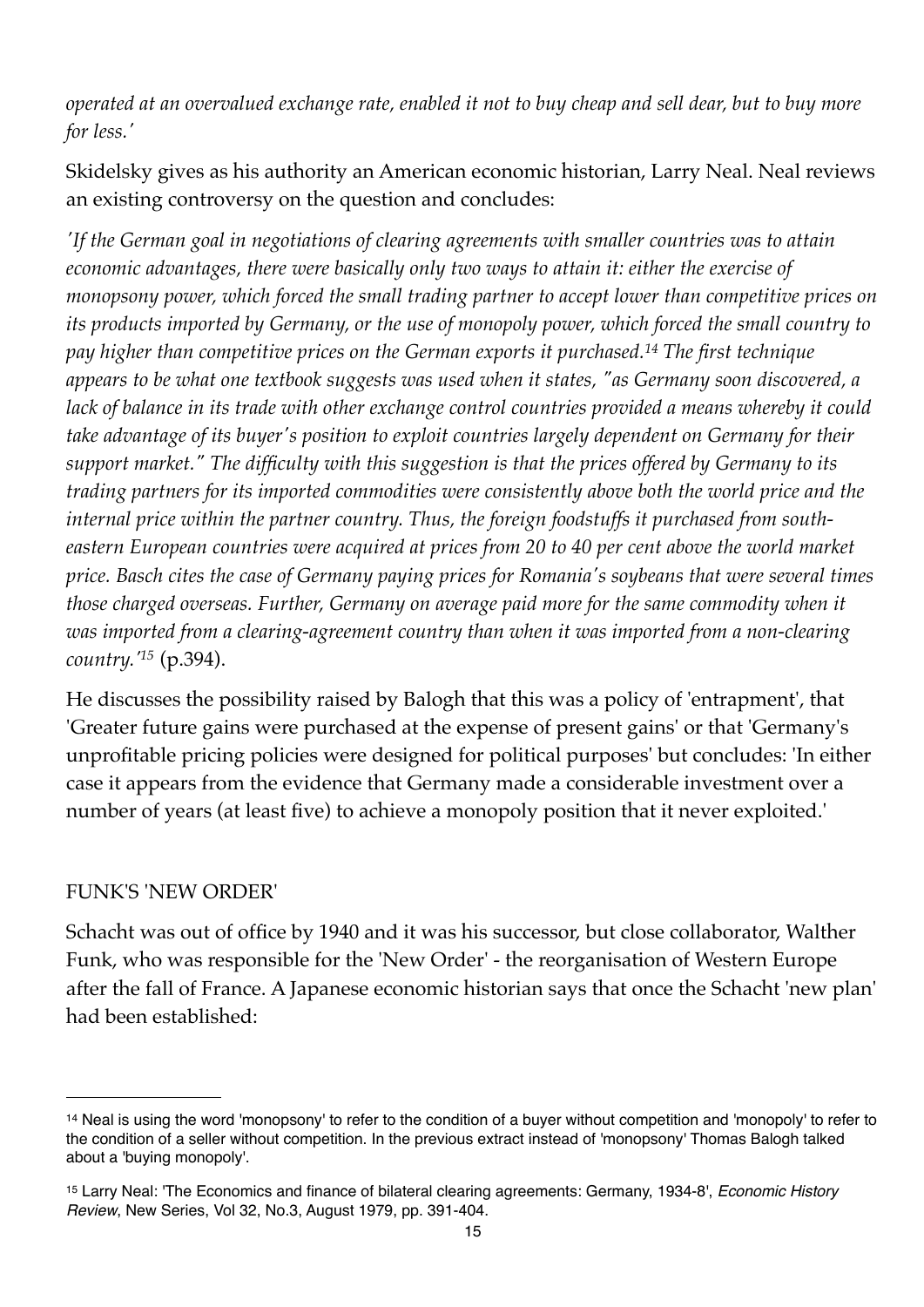*'there remained a problem of multilaterally clearing of bilaterally unsettled balances. The "New Order" which Dr.Walter Funk, the German Economic Minister and President of the Reichsbank, announced on 25 July 1940, was a resolution to the above problem by establishing a multilateral clearing system with Berlin as the central clearing house for European payments. The reichsmark would be the international currency within the German-controlled area but the national currencies of the different countries would be remain* [sic. would remain? would be retained?]*. Their national currencies will be stabilized in relation to* [the] *reichsmark which would remain stable in relation to gold or the U.S. dollar. Mark balances in the German-Danish clearing account, for example, could also be used to settle Swedish claims. Dr. Funk insisted that this currency scheme would be entirely divorced from gold and adopted from the doctrine of nominalism by Knapp who said that "the currency does not depend for its value upon its gold cover, but on the value which the State gives it".* [The] *currency scheme under* [the] *"New Order" was the first practical plan for a post war monetary and economic order.'* [16](#page-15-0) (p.30)

According to Skidelsky Keynes made no mention of the 'Schachtian' system prior to 1940, not even in the Preface to the German edition of the General Theory, published in 1936.[17](#page-15-1) But in 1940, while developing his own ideas for a post-war international order, he expressed a quite lively interest. To continue Iwamoto's account:

*'In November 1940 Keynes was asked by Harold Nicholson, the Minister of Information, to prepare a counter proposal for German propaganda of "New Order". Keynes replied to this request:*

*"In my opinion about three-quarters of passages quoted from the German broadcasts would be quite excellent if the name of Great Britain were substituted for German [sic] or the Axis, as the case may be. If Funk's plan is taken at its face value, it is excellent and just what we ourselves ought to be thinking of doing."*

*'In a memorandum entitled the* Proposal to Counter the German "New Order"*, dated on 25 December 1940, circulated on 1 December* [sic. January?]*, Keynes expressed a certain sympathy with the German proposal based on Schachtian bilateralism. In the memorandum he says: "After the last war* laissez-faire *in foreign exchange led to chaos. Tariffs offer no escape from this. But in Germany Schacht and Funk were by force of necessity to evolve something better. In practice they have used their new system to the detriment of their neighhbours. But the underlying idea is sound and good." He goes on to say: "The most definite of the German plans so far is [the] currency scheme of Dr Funk ... It has only one merit, namely that it avoids some of the abuse of the old*  laissez-faire *international currency arrangement, whereby a country could be bankrupted, not* 

<span id="page-15-0"></span><sup>16</sup> Takekazo Iwamoto: 'The Keynes plan for an International Clearing Union reconsidered', *The Kyoto University Economic Review*, 1997, 65(2): pp.27-42. The English is sometimes a little awkward.

<span id="page-15-1"></span><sup>&</sup>lt;sup>17</sup> p.230. Skidelsky quotes his preface to the German edition as saying that his "theory of output as a whole", while "applicable" to German conditions, was "worked out having the conditions of Anglo-Saxon countries in mind - where a great deal of laissez-faire still prevails"'. Skidelsky then comments, rather surprisingly: 'It is a pity that he did not put the adjective "rightly" or "fortunately" after "laissez-faire"'. As if Skidelsky has forgotten that Keynes was constantly inveighing against laissez-faire.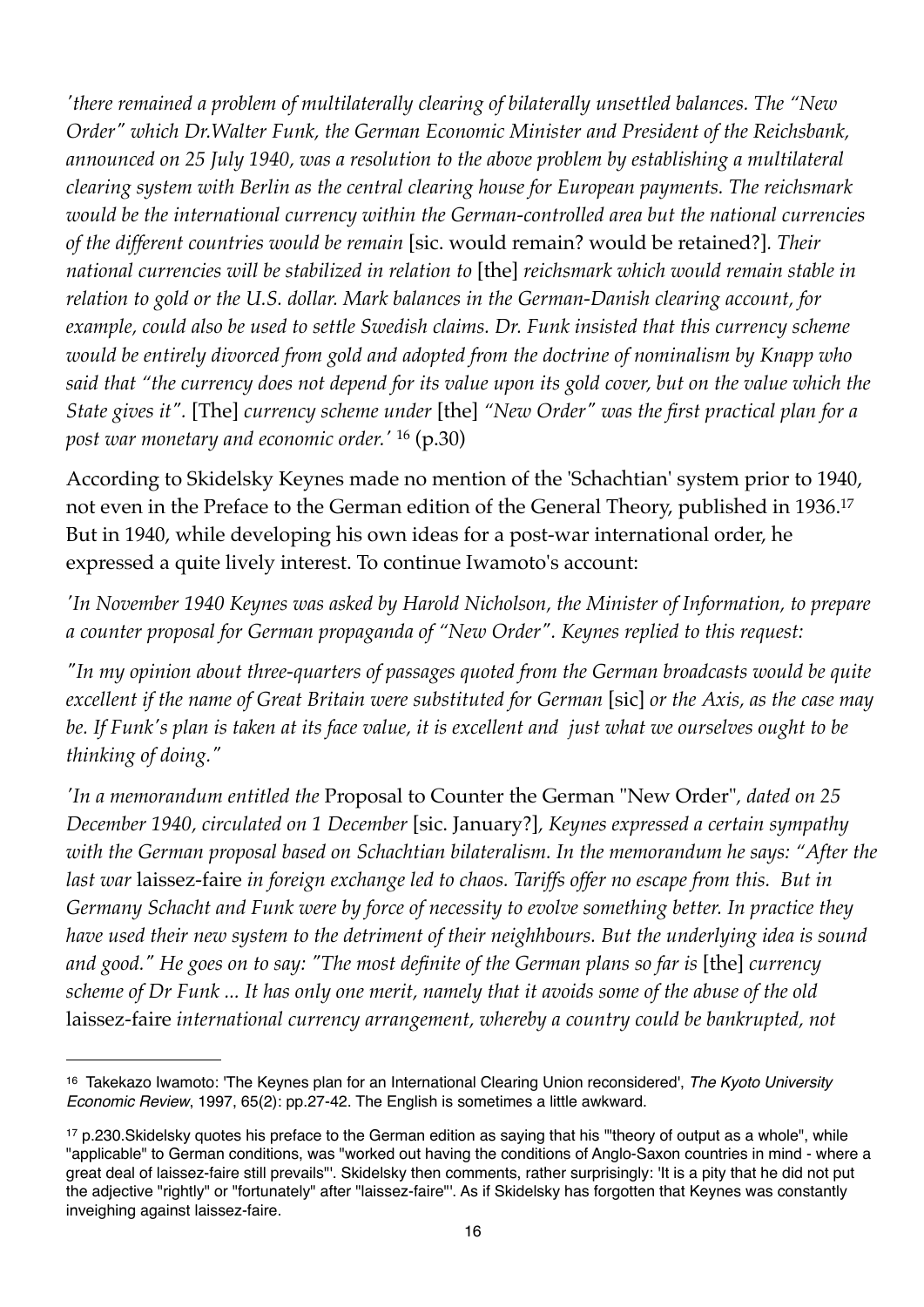*because it lacked exportable goods, but merely because it lacked gold ... The arrangement we are now slowly perfecting, by which international exchange returns to what it alway should have been, namely a means for trading goods against goods* [ie barter - PB]*, will outlast the war."* [A] *similar point was repeated in his first draft of the ICU* [International Clearing Union - PB]*, about ten months later:*

*"Dr. Schacht stumbled in desperation on something new which had in it the germs of a good technical idea. This idea was to cut the knot by discarding the use of a currency having international validity and substitute for it a* [system that?] *amounted to barter, not indeed between individuals, but between different economic units … The fact that this method was used in* [the] *service of evil must not blind us to its possible technical advantage in*  [the*service of a good cause … I expound in a separate paper a possible means of still retaining a currency having an unrestricted international validity. But the alternative to this is surely not a return to the currency disorders* [of] *the epoch between the wars, mitigated and temporarily postponed by some liberal Red Cross work by the United States, but a refinement and improvement of* [the] *Shachtian device."*' [18](#page-16-0)

Skidelsky (pp.196-7) gives an interesting quote from Keynes in a private letter written in November 1940:

*'If Hitler gets his new Europe going properly, with barter replacing gold ... and with all the nations playing the cultural and ethnographical roles allotted to them, while the Vatican provides the slave states with a philosophy of life, then England can be made to look like an intolerably disruptive pirate nuisance in the eyes of Europe. We would become the real aliens, the Protestant dissenters, the Berbers of the North. In Hitler's favour is the fact that he has the will and ambition to govern Europe and that Rome, Berlin and Munich are the natural places to do it from. But as long as the blockade is effective he is compelled to loot, and while he has to loot the conquered territories, his propaganda must fail.'*

That might give us some idea of what the British thought they were doing, keeping the war going when there was still no guarantee of the entry of the US.

#### SKIDELSKY'S RELATIONSHIP WITH KEYNES

Skidelsky, I suspect, is inclined to understate the influence of Schacht on Keynes or, it might be better to say, the similarity of their thinking. How one reads Keynes may depend on how seriously one takes his Dublin speech on national self-sufficiency. Is it just a passing thought or does it express an idea he was aiming for - freedom from the market, the profit motive and, especially, the pressure from international finance and international trade? If the latter is the case then his defeat at the hands of the Americans and White was

<span id="page-16-0"></span><sup>18</sup> pp.30-31. I have suppressed Iwamoto's italicisation of certain passages. His source for the quotations is a book I haven't read, Armand von Dormael: *Bretton Woods, birth of a monetary system*, Macmillan, 1941.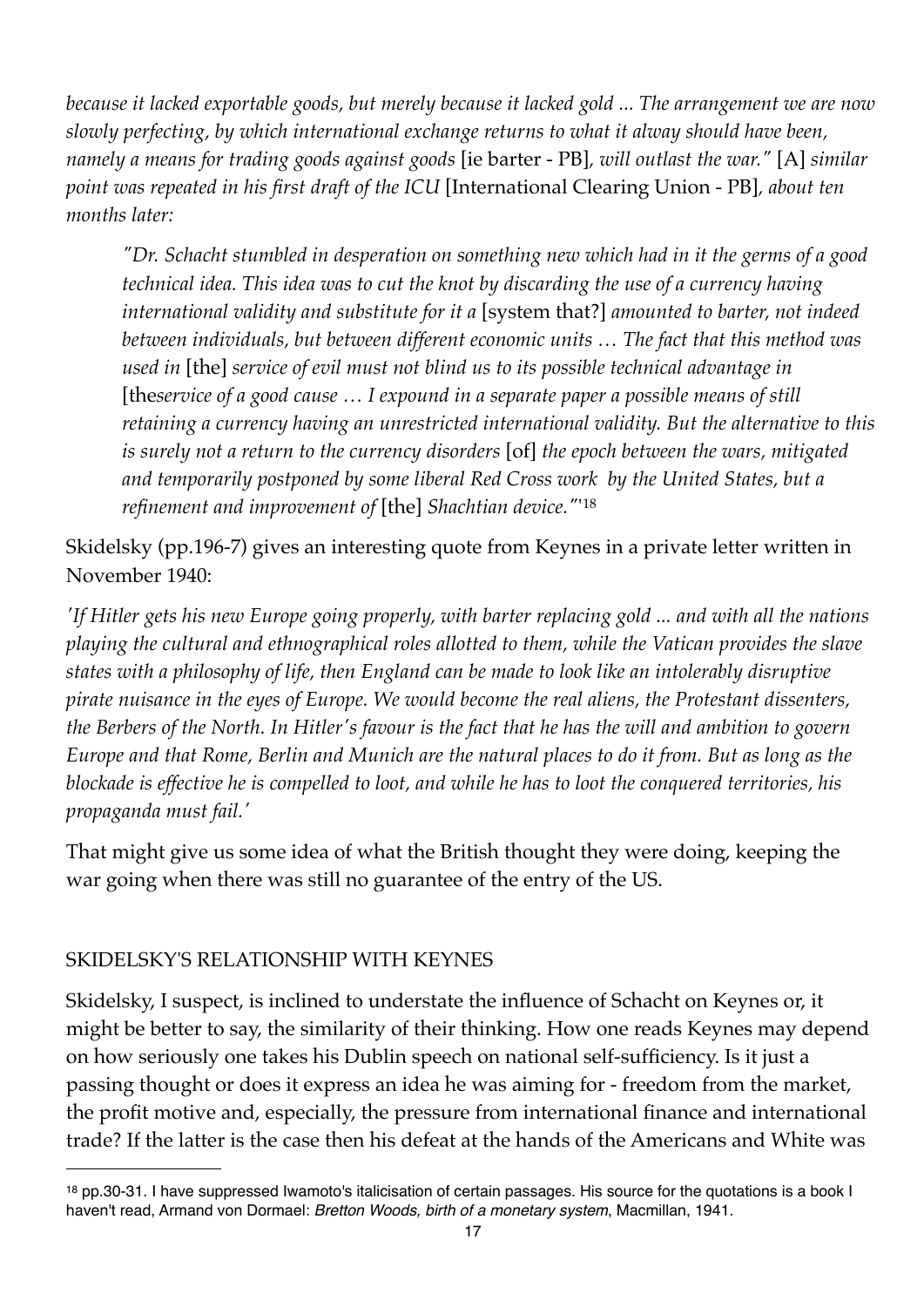more or less complete. By Vol iii of his biography, Skidelsky wants him to be an international free trader (as he is represented in the first biography by his friend and colleague, Roy Harrod) but, by the immediate position of Britain as a country with a huge balance of payments deficit, tempted into the Schachtian 'barter' system - clearing arrangements designed to prevent as far as possible balance of payments problems from impacting on the organisation of the domestic economy.

Skidelsky is now known as a champion of the relevance of Keynes to the modern economy and it was as a champion of Keynes that he initially embarked on the huge project of the biography. When he wrote his account of the travails of the Labour government in 1939-31[19,](#page-17-0) he came to the conclusion that the men who had the solution to the problem were Keynes, Mosley and Bevin. The immediate result was his biography of Mosley, which nearly wrecked his academic career, not because it isn't a good and useful study but because it was undiplomatically enthusiastic about its subject. In the course of writing the Keynes biography, however, he seems to have come to the conclusion that the limitations of Keynes's leading ideas had been exposed by the events of the 1970s. The third volume ends with quite a severe critique of Keynes's thinking from a broadly free market perspective. He was raised (if that's the right word) by Margaret Thatcher to the House of Lords where he sat on the Tory benches, resigning the Tory whip, however, in protest against the party's support for the war on Serbia. It was with the Great Financial Crash in 2008, which exposed the wrongheadedness of the Friedmanite approach (the belief that booms and busts could be moderated by tweaking interest rates), that he turned again to Keynes, publishing the appropriately titled 'Return of the master' in 2009.

He admits this in a talk he gave in 2011 when he says:

*'The extent to which I had swallowed the non-Keynesian message comes out in an article I wrote for the FT in 2001. Basically I endorsed the view that monetary policy could do all the fine tuning needed to 'stabilise expectations', though I covered myself by wondering whether it would be enough to deal with a serious drop in business confidence. I called this 'minimum Keynesianism'. (FT, 16 August 2001).*

*'This was the period of the 'Great Moderation'. I now look back on it as reminiscent of the Roaring Twenties, which were supposed to go on forever. Then we had the collapse of 1929 followed by the collapse of the Credit Anstalt in 1931, Austria's special contribution to the Great Depression. Then, as later, monetary policy was supposed to have cracked the problem of the business cycle. 'Keynes also believed this in the 1920s, but I, and others, had much less reason to do so after the Keynesian Revolution; yet we did.*

*'The collapse of the banks in 2007-8 showed that the financial system – the system which drives investment – was just as naturally unstable as it always had been. We should have been warned by* 

<span id="page-17-0"></span><sup>19</sup> Robert Skidelsky: Politicians and the slump - the Labour Government of 1929-1931', Penguin Books, first published in 1967.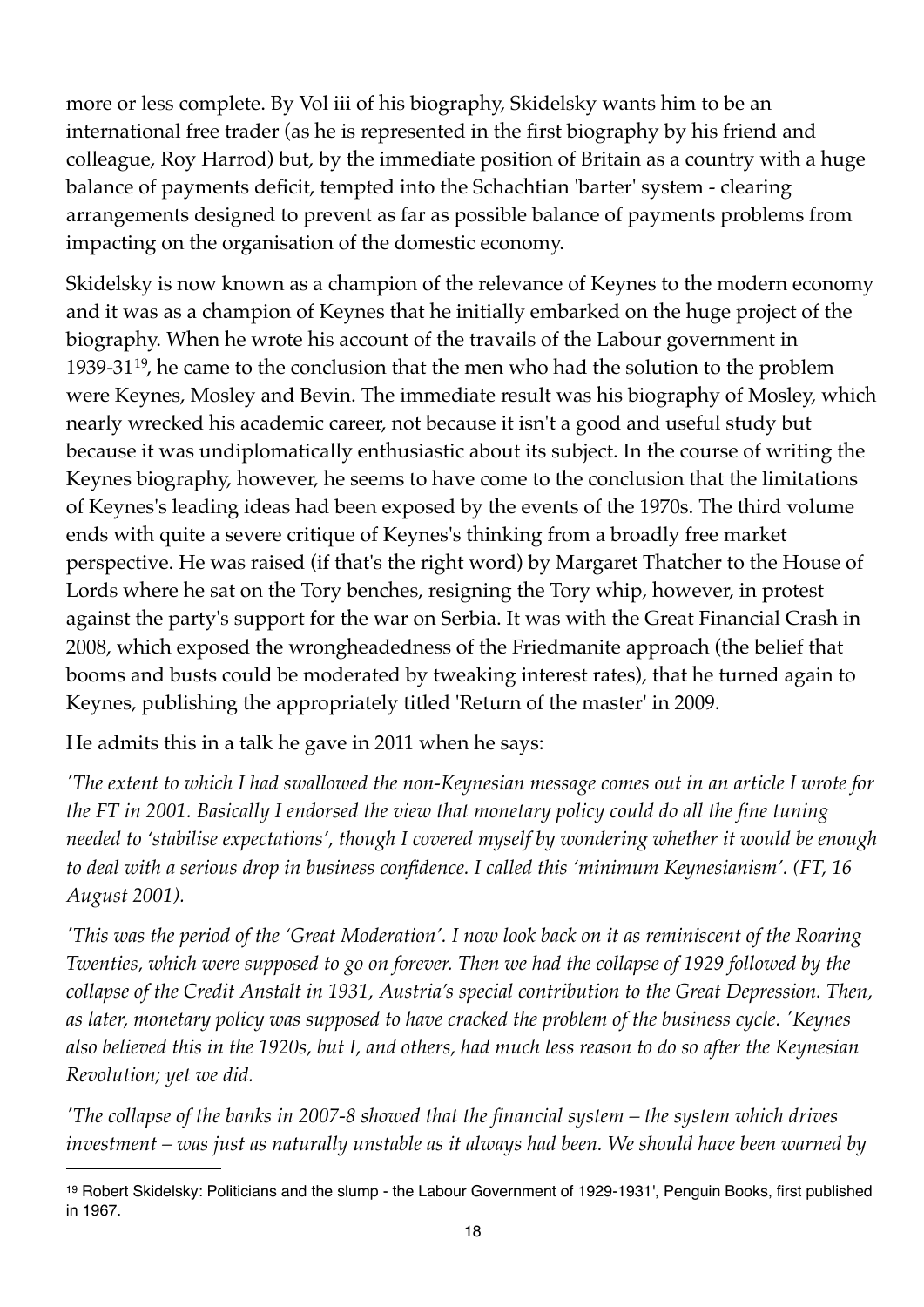*the East Asian crisis of 1997-8, but like many others I assumed this was a phenomenon of 'immature financial markets' and 'crony capitalism' which could not happen in the West.*

*'But George Soros rightly pointed out in 2008 that 'the salient feature of the current financial crisis is that it was not caused by some external shock….The crisis was generated by the system itself'.*

*'This is what Keynes had always claimed: the market system lacked a thermostat and its temperature was likely to oscillate wildly unless controlled by the government.' [20](#page-18-0)*

Keynes had of course been formed in the classical school and he was a realist, both in terms of knowing how to express himself persuasively to a nation soaked in liberal free trade ideology, and in knowing that getting practical results always involved compromise (and in seeking compromise one can have an advantage in starting out from an extreme position). In the case of the discussions with the US, Keynes wanted above all to secure American commitment to a plan by which countries that had fallen into balance of payments difficulties could be helped, and he wanted the Americans (against the still powerful isolationist instinct) to provide financial assistance to post-war Europe in general and to Britain in particular. Even if the plan eventually agreed at Bretton Woods fell far short of his own ideal scheme (which he himself described as 'utopian') he could still feel that he had secured these two aims. Hence, Skidelsky would argue, his abandonment of the Schachtian side of his thinking 'having persuaded himself that the American replacements - Bank and International Monetary Fund - were almost as good. To his leftwing disciples, this was a betrayal based on self-delusion; to disciples like Harrod and Meade, it showed that his heart was always on the internationalist side. To the historian it seems as if Keynes (and Britain) had little choice' (pp.207-8).

# THE 'INTERNATIONAL CLEARING UNION' AND THE 'INTERNATIONAL STABILISATION FUND'

The first draft of Keynes's proposal for an International Clearing Union came in two papers written in September 1941 - 'Post War Currency Policy' and 'Proposals for an International Currency Union.' Skidelsky describes it as a marriage of 'the Schacht-Funk "clearing" approach with the banking principle.'

Where there was a trade imbalance, the credit due to the exporting country could, up to a certain limit, be paid by the Clearing Bank in the form of bank money, later called 'bancor', which could only be given to the country's central bank. The limit was imposed by an overdraft facility, or quota, 'equal to half the average value of the country's total trade for the five last pre-war years.' (Skidelsky's account is on pp.206-7. In trying to summarise it I'm taking a risk and the keen reader may want to consult the original.) The total overdraft

<span id="page-18-0"></span><sup>20</sup> Robert Skidelsky: *Keynes for the 21st century*, a talk given to the Renner Institute in Vienna, May 18, 2011, accessible at http://www.skidelskyr.com/site/article/keynes-for-the-21st-century/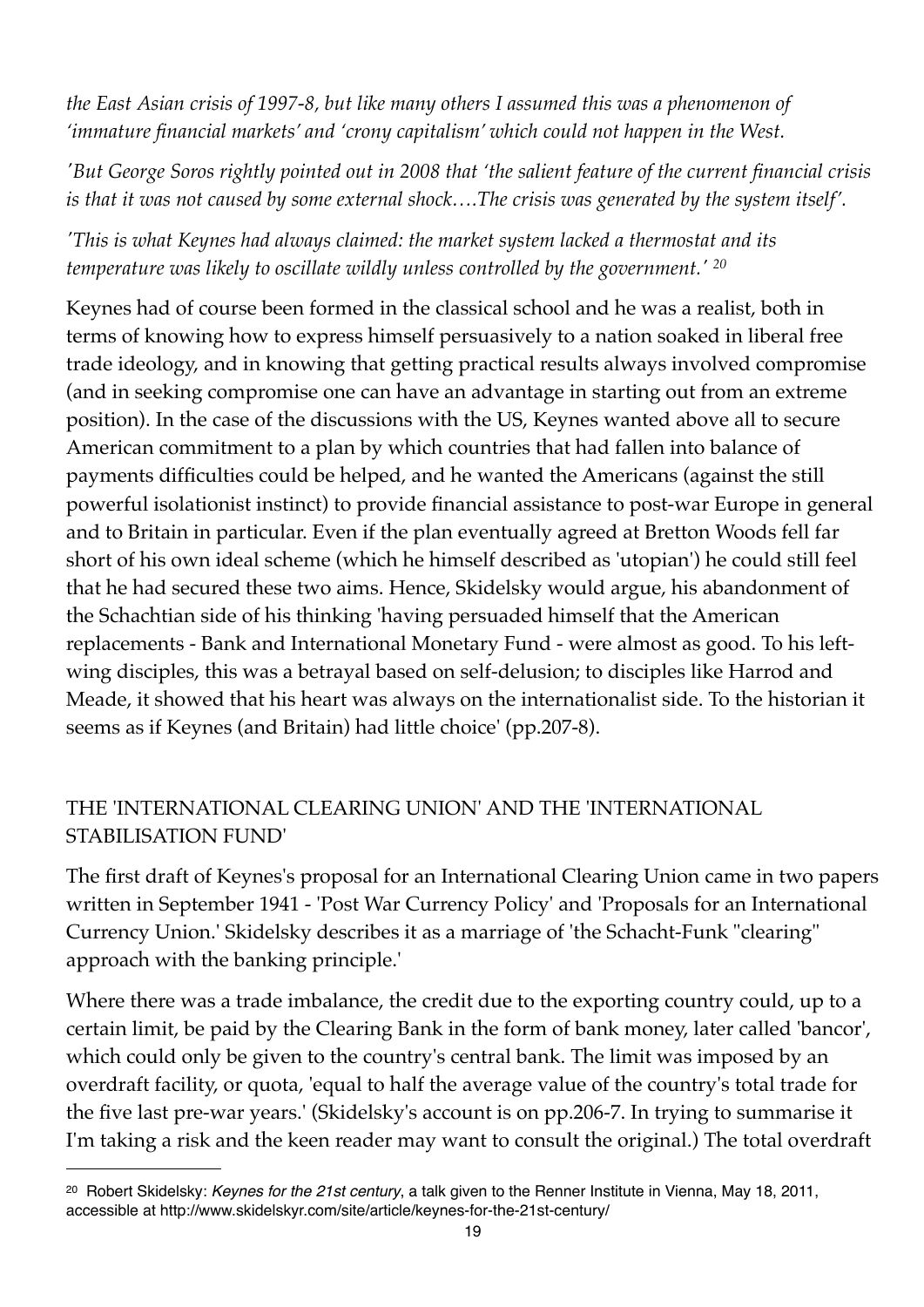facility for all countries concerned came to something like \$25 bn. A debtor country whose overdraft averaged more than a quarter of its allowed quota would be allowed to devalue its currency by up to 5%; if it was more than half it could be required to do so as well as to sell to the bank any free gold, and prohibit capital exports. Beyond that limit it might be expelled. But, and this is crucial, a similar discipline was imposed on creditor countries, requiring an upward revaluation of their currency and eventually 'credit balances exceeding quotas at the end of the year would be confiscated and transferred to the Reserve Fund.' Interest was to be charged not just on the debtor 'overdrafts' but also on the creditor surpluses. Ideally 'at the end of the year the sum of bancor balances would be exactly zero' which, if I've understood it aright, would amount to a multilateral barter system.

National currencies would stand in a 'fixed but adjustable relation to a unit of ICB's bank money, which itself was expressed in terms of a unit of gold. But this link with the gold standard was a fiction. Whereas bank money could be bought with gold, it could not be sold for gold ... Keynes's long-run purpose was to de-monetise gold so that central banks would lose any incentive to hoard it.<sup>[21](#page-19-0)</sup> Bank money would be the ultimate reserve asset of the system.' Keynes represented his scheme as an alternative, indeed as the only possible alternative to Schachtianism but we might be reminded of what was said above in Iwamoto's account of Funk's New Order: 'Dr. Funk insisted that this currency scheme would be entirely divorced from gold and adopted from the doctrine of nominalism by Knapp who said that "the currency does not depend for its value upon its gold cover, but on the value which the State gives it"'.

Keynes first saw White's proposals in July 1942 and White first saw Keynes's proposals in August. A 'Joint Statement by Experts on the Establishment of an International Monetary Fund' was issued in Washington and London in April 1944, opening the way for the Bretton Woods conference in July. Between those two dates there were lengthy discussions about the details of the two plans, involving other countries, most notably Canada but also including the 'governments in exile' of countries still under German occupation. So far as I can see the result of those discussions was a steady whittling away of everything that was interesting and distinctive in Keynes's plan and an acceptance - including by Keynes himself - of something very nearly resembling the original proposal from White with its two institutions, a World Bank and an International Stabilisation Fund.

Most obviously gone was Keynes's proposal that there should be a single reserve currency, the bancor, which could only be used for international trade and which was not gold based. Keynes, as we have seen, had wanted a 'one way convertibility'. Bancor could be given in exchange for gold but gold could not be given in exchange for the bancor. The bancor itself was a pure *fiat* currency. Countries would have access to it, not on the basis of

<span id="page-19-0"></span><sup>&</sup>lt;sup>21</sup> The policy pursued through the 1930s by both the US and France.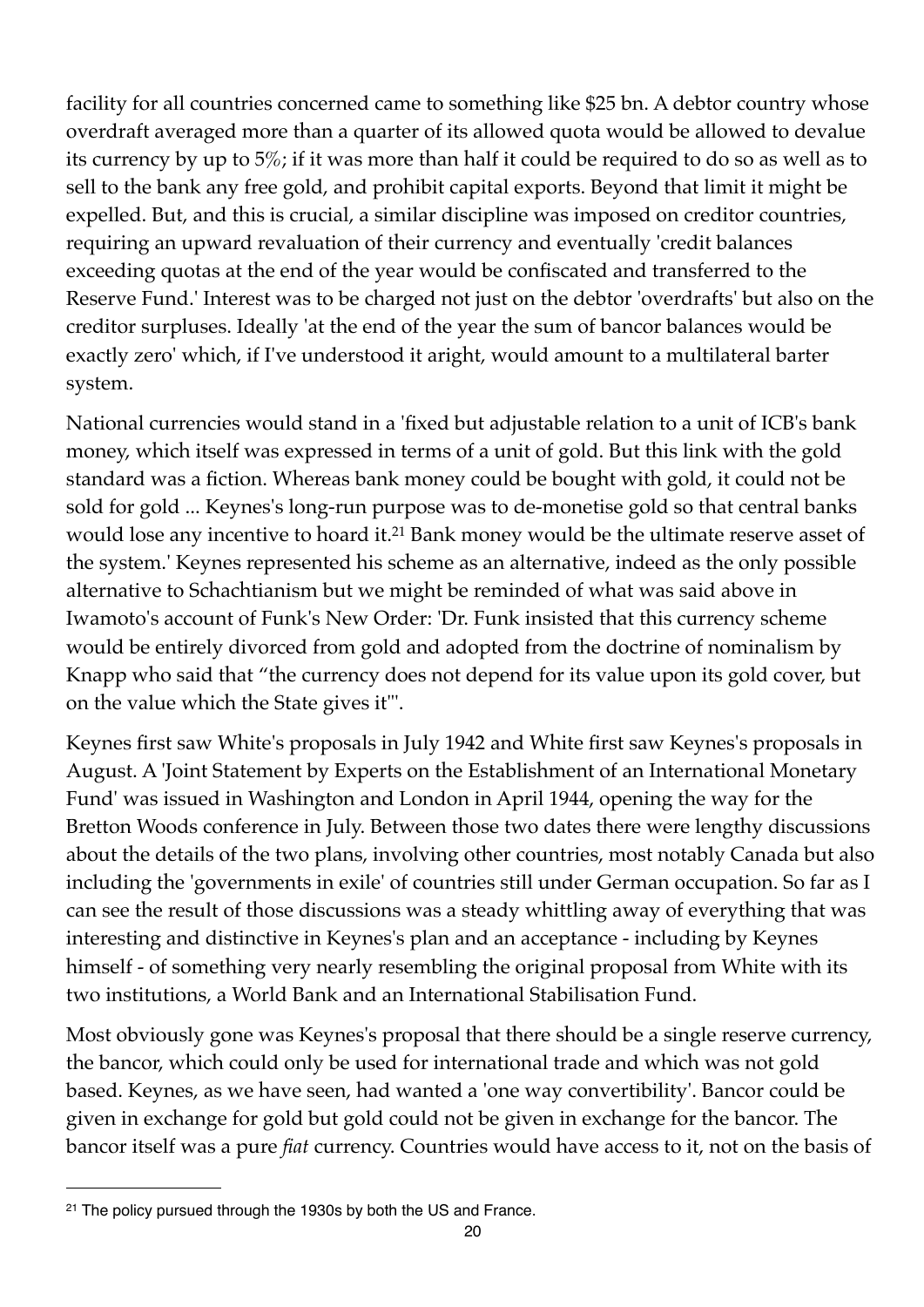contributions of their own, but of a calculation of their pre-war trade capacity. Keynes's long term ambition was that the purely paper bancor would replace gold as the principle reserve. Keynes fought for the bancor to the end, at least in a new form given by White, the unitas. To quote a history of the IMF[;22](#page-20-0)

*'One apparently fundamental difference between the two countries' officials concerned the proposed international currency, called by Keynes "bancor" and by White "unitas." It has been seen above that for Keynes this would have been a true medium of exchange, in which loans would have been made by the Clearing Union, but that for White it was no more than a standard of value, which could be discarded without impairing in any way the working of the Stabilization Fund.*

*'At the outset of the discussions in Washington, Keynes put forward a memorandum in which he sought to imbue unitas with the qualities which he had proposed for bancor. His motives for this proposal were complex; they included ... (3) the advantage that the holder of unitas could utilize the credit anywhere rather than having a claim against an individual country, and (4) a belief that the structure of the Fund could be more simply and understandably stated in terms of unitas than of a "mixed bag" of currencies ...*

*'Keynes' proposal was resisted by the U.S. officials, who suggested that the British, "unable to secure the redistribution of real gold, proposed to create a substitute out of thin air." ... While not admitting the third and fourth points, they countered that the effect of Keynes' proposal would be the same as that of the Clearing Union itself, namely, to expand the U.S. commitment beyond its contribution.'*

Keynes had argued in favour of a single specialist currency against the 'mixed bag' of currencies which required a complicated process of juggling the claims all the different currencies might have on each other. It is difficult to believe that he didn't recognise that the aim the Americans were working towards - certainly the main consequence of the final outcome - was that there would be a single currency - the dollar, backed by gold.[23](#page-20-1) Keynes's bancor would, of course, have been independent of the dollar.

Basic to Keynes's conception was that creditors would be disciplined as well as debtors and that the disciplinary process would be, so to speak, automatic. The consequences of excessive debits or excessive surpluses and the conditions under which loans would be given would be known and would be purely quantitative, activated when the debt or

<span id="page-20-0"></span><sup>22</sup> *The International Monetary Fund 1945-1965 : Twenty Years of International Monetary Cooperation Volume I: Chronicle, Chapter 1: The Keynes and White Plans (1941–42)*, a book available on the IMF website, ascribed to the IMF as author. It can be downloaded in book form. Had I done so (I read it online) I could have given page references. But life is too short.

<span id="page-20-1"></span><sup>23</sup> Hence this extraordinary passage in Skidelsky's account of the Bretton Woods agreement (p.352): 'A little noticed amendment to Article IV (section 1) laid down that the par values of currencies should be expressed in terms of gold *"or in terms of the US dollar of the weight and fineness in effect on 1 July 1944."* This made the dollar, the only goldconvertible currency, the key currency of the new system. While every other currency could devalue against the dollar, the US dollar could be devalued only against gold.' (my emphasis - PB). Did Keynes really fail to notice the importance of this?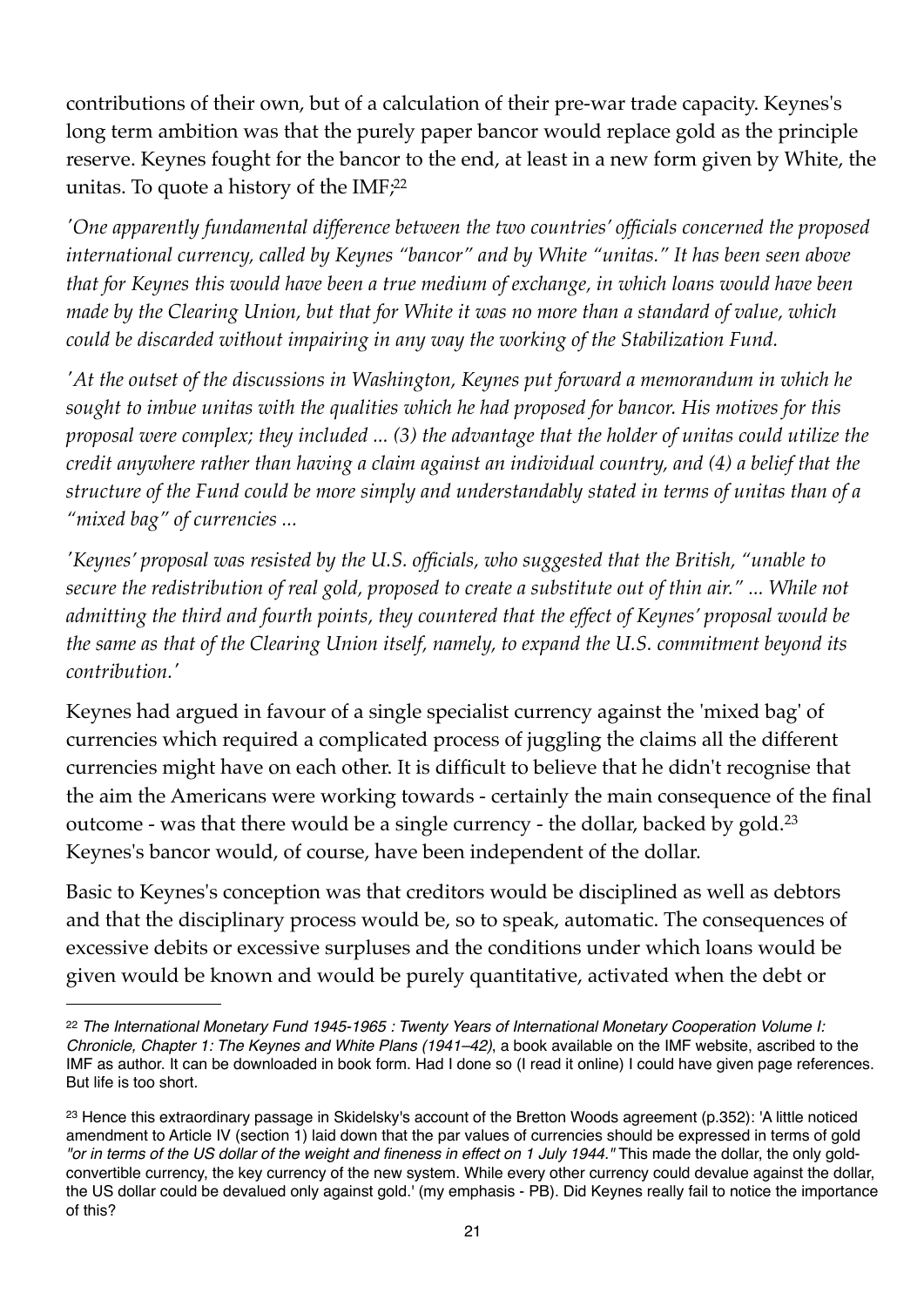surplus reached a certain level. His discipline was a matter of automatically allowing or requiring the exchange value of the national currency to be changed. Basically he wanted to preserve the greatest possible autonomy for the national economies to pursue policies that would favour full employment. White on the other hand was concerned chiefly with the disciplining of debtor countries in such a way as to ensure that they could pay their debts. In addition to the quantitative conditions for giving loans, there would be qualitative conditions, concerning the proper use of the money that was to be issued. The Fund was to be furnished with a team of specialists charged with developing policies for the internal reorganisation of the economy in difficulty. And everything was calculated to put obstacles in the way of changing the value of the currency.

A British Treasury spokesman, Sir David Waley, complained:

*'We lose part of our freedom to alter the exchange rate and thus to some extent our internal policy for maintaining maximum production and full employment may be prejudiced by our obligations under the scheme. In return we, so long as the Fund thinks we are behaving reasonably* [nb - PB]*, obtain a credit in dollars or other needed currencies, until these currencies become "scarce." Thus we cannot count for certain on any precise amount of facilities and have given up part of our birthright for a mess of pottage which is likely to disappear from the menu just when our appetite is keenest.'*

He goes on, however, to explain why the British accepted it. It should be said that once the idea of the bancor had been dropped it was really obvious that, despite the 'mixed bag' of currencies the scheme would be dependent on the dollar and the good will of the Americans:

*'But, despite these inevitable limitations, the Stabilization Fund scheme is surely far better than no scheme at all.… The Stabilization Fund scheme provides Member States with considerable reserves and thus does a good deal, at any rate, to facilitate a policy of expansion when that policy is needed to avoid a slump.'*[24](#page-21-0)

When the British agreed to the Joint Statement issued in April it was understood that there would be a 'transitional period' during which the conditions embodied in the statement including 'the proposal to fix the gold value of sterling and to limit the United Kingdom's right to change this value' would not apply, and that 'the United Kingdom would not commit itself to accept the Fund until it saw how the difficulties of the transition period were to be met.'. Recommending the Joint Statement in the House of Lords Keynes (he had been made 'Baron Keynes of Tilton' in 1942), cited the transitional phase as one of its merits. Somewhat bizarrely (still quoting the IMF history) he said that 'the Fund would have the duty to approve changes in exchange rates that were required to make these rates

<span id="page-21-0"></span><sup>24</sup> ibid.